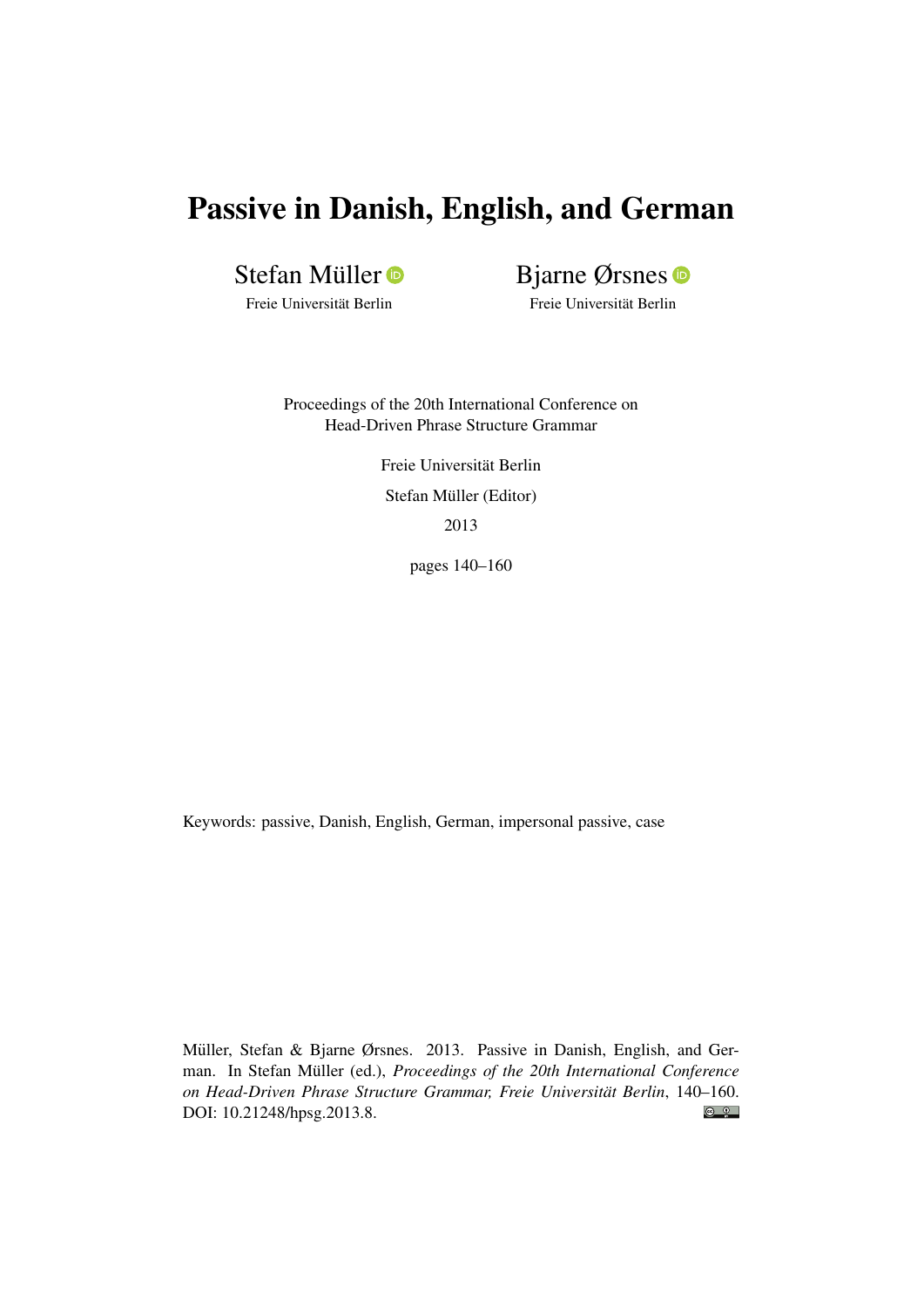#### Abstract

We show how variation in the passive in Danish, English, and German can be accounted for. The three languages differ along the following dimensions:

- the existence of a morphological passive in Danish
- a subject requirement in Danish and English resulting in expletive insertion in impersonal constructions in Danish and absence of impersonal passives in English
- the possibility to promote the secondary object to subject in Danish

The differences are accounted for by differences in the structural/lexical case distinction and by mapping processes that insert expletives in Danish. The passive in general is accounted for by a lexical rule that is uniform across languages and hence captures the generalization regarding passive.

# 1 The Phenomenon

In the following subsections we examine various properties of passives in which Danish, English, and German differ. We look at the morphological passive in Danish in Section 1.1, compare the personal and impersonal passives in the three languages in Section 1.2, and examine the possibility to promote the objects in passives of ditransitive constructions in Section 1.3.

# 1.1 Morphological and Analytic Forms

Danish has two basic variants of passives. The first one is an analytic form with the auxiliary *blive* and a participle (1b) and the second one is a morphological passive that is formed with the suffix -*s* (1c,d). (1c) shows an example of the passive in the present tense form and (1d) shows one in the past tense form:

- (1) a. Peter læser avisen. Peter reads newspaper.DEF 'Peter is reading the newspaper.'
	- b. Avisen newspaper.DEF is bliver læst af Peter. read by Peter 'The newspaper is read by Peter.'
	- c. Avisen newspaper.DEF read.PRES.PASS by Peter læses af Peter. 'The newspaper is read by Peter.'
	- d. Avisen newspaper.DEF read.PAST.PASS by Peter læstes af Peter. 'The newspaper was read by Peter.'

The morphological passive may also apply to infinitives: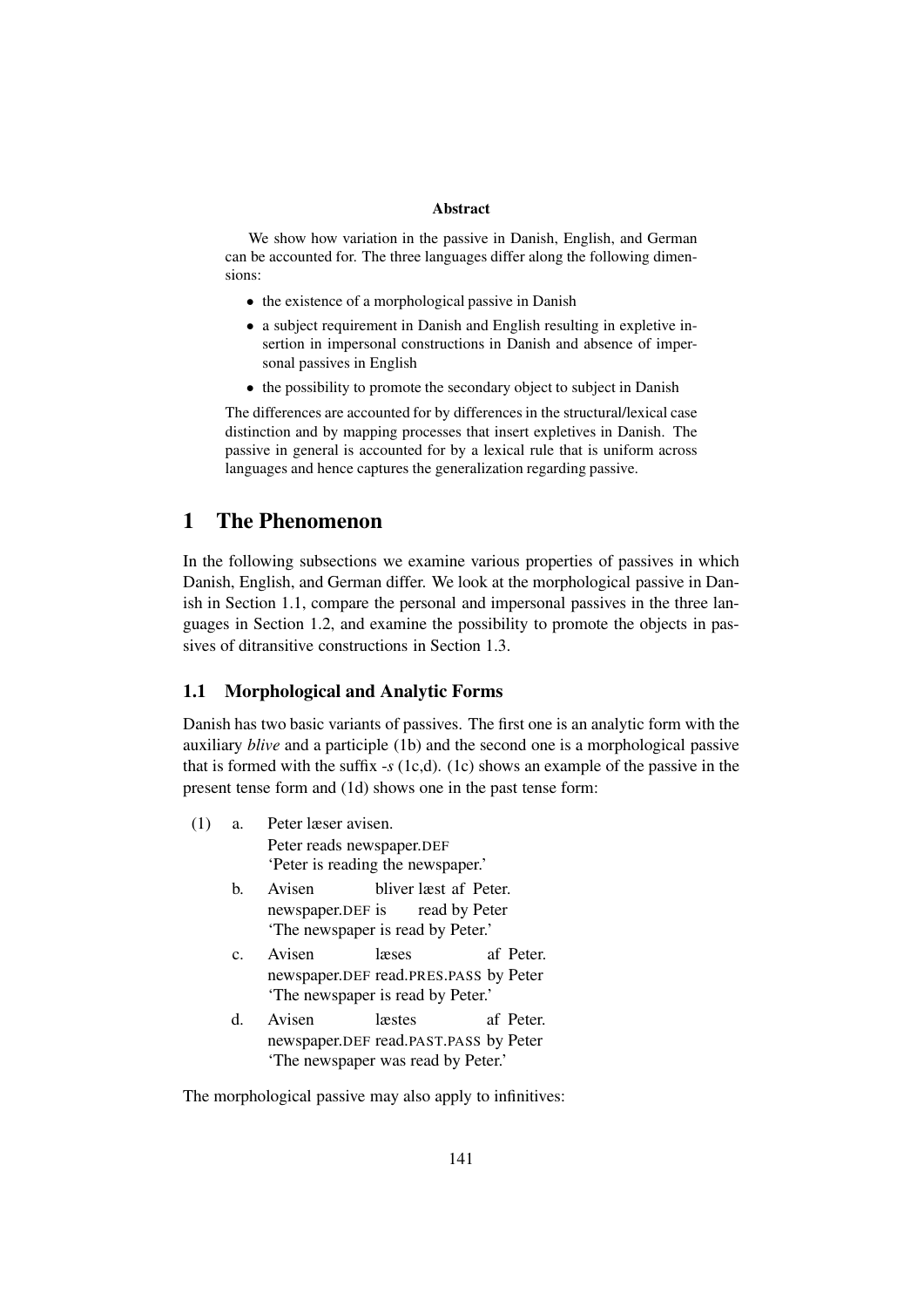(2) Avisen newspaper.def must read.INF.PASS every day skal læses hver dag. 'The newspaper must be read every day.'

The morphological passive and its analytical counterpart are not equal in their distribution (see for instance Bjerre & Bjerre, 2007 and Engdahl, 2001), but we will not discuss the differences here.

English and German do not have morphological passives. The only possible forms are the analytic ones that are shown in (3):

- (3) a. The paper was read.
	- b. Der Aufsatz the paper.NOM was wurde gelesen. read

## 1.2 Personal and Impersonal Passives

We already saw instances of the personal passive in (1b) and (3). The subject in personal passives can be an NP as in (1b–d) and (3) or a clause as in (4a) or an infinitival VP as in (4b).

| (4) | a. At regeringen træder tilbage, bliver påstået. |  |  |  |
|-----|--------------------------------------------------|--|--|--|
|     | that government. DEF resigns PART is claimed     |  |  |  |
|     | It is claimed that the government resigns.       |  |  |  |
|     | b. At reparere bilen, bliver forsøgt.            |  |  |  |
|     | to repair car.DEF is tried                       |  |  |  |
|     | 'It is tried to repair the car.'                 |  |  |  |

The following example from Dalrymple & Lødrup, 2000, p. 108 shows that sentential objects can be promoted to subject in English too:

(5) That the earth is round was not believed.

Often, however, sentential subjects are extraposed and an expletive *it* takes the subject position as in the translations of the Danish examples in (4).

As Dalrymple & Lødrup (2000, p. 109) point out, there are verbs that take a sentential complement and allow for a passive with *it* together with a sentential complement without allowing a passive with a sentential subject.

(6) a. It was hoped that it would rain.

b. \* That it would rain was hoped.

It is interesting to note that verbs like *hope* do not take NP objects (7) and hence analyses that try to analyze (6a) as an instance of the passive of the pattern *NP was verb* in which the NP slot is filled by *it* + extraposed clause are not viable.

(7) \* I hoped it.

Apart from personal passives, German and Danish allow for impersonal ones. (8) shows German examples and (9) the Danish analogues.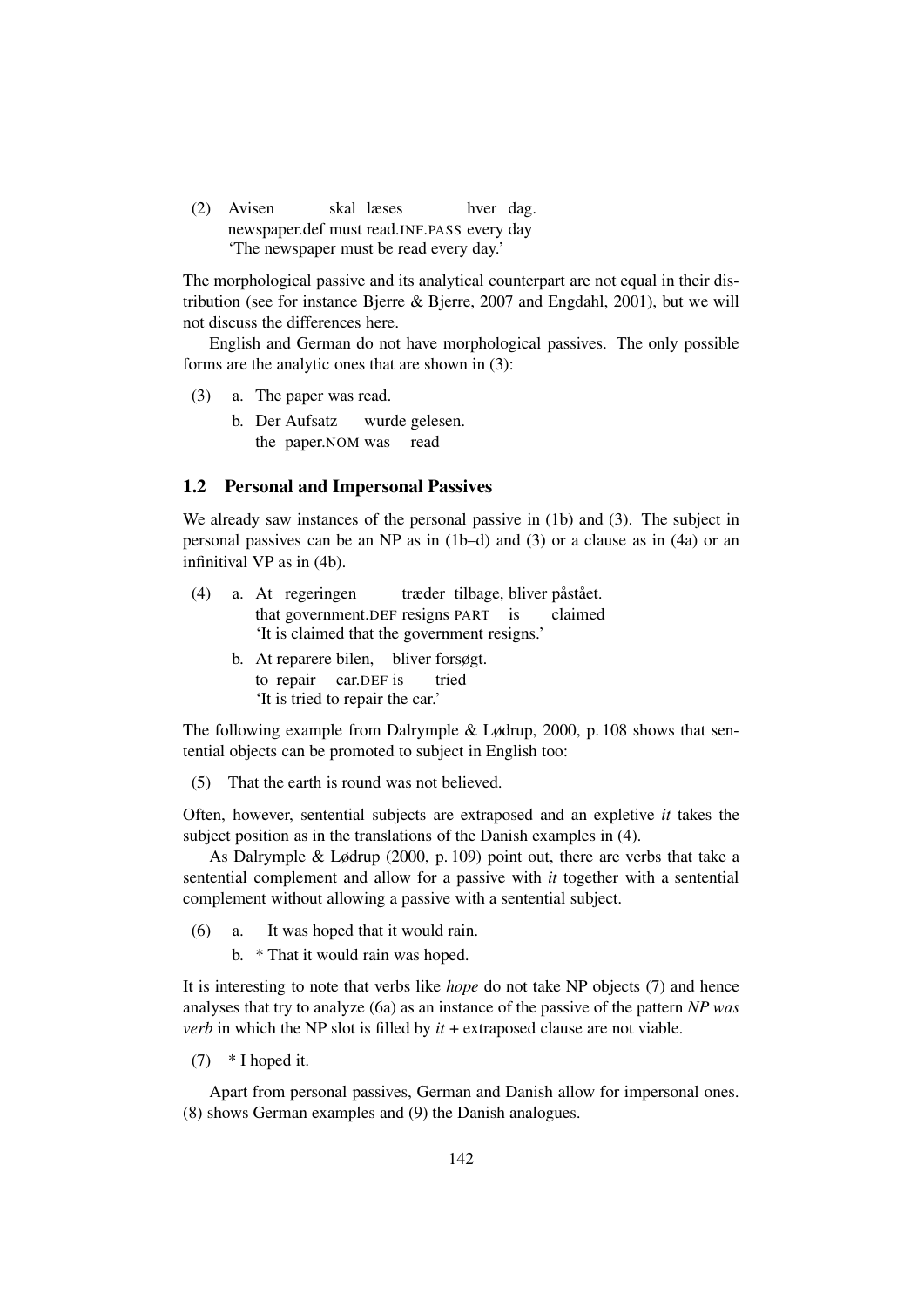- (8) weil because still worked noch gearbeitet wird is 'because there is still working there'
- (9) a. fordi because EXPL is der bliver arbejdet worked 'because there is working'
	- b. fordi because EXPL work.PASS der arbejdes 'because there is working'

Danish differs from German in requiring an expletive subject pronoun. Without the expletive pronoun the sentences in (9) are ungrammatical, as (10) shows:

- (10) a. \* fordi because is bliver danset danced
	- b. \* fordi because dance.PASS danses

German on the other hand does not permit an expletive as  $(11)$  shows:<sup>1</sup>

 $(11)$  \* weil because EXPL still worked is es noch gearbeitet wird

The reason for this difference is a typological difference between the languages: Danish is an SVO language while German is an SOV language. Danish, like English, requires the subject position to be filled. While English simply does not allow for passives of mono-valent verbs, Danish inserts an expletive subject. English passivizations like (6a) are special since the sentential complement is not realizable as subject but an expletive is inserted.

The examples in (8) and (9) show passives of mono-valent verbs but of course bi-valent intransitive verbs like the German *denken* ('think') and Danish *passe* ('take care of') also form impersonal passives:

- $(12)$ that PREP the men dass an die Männer gedacht wurde thought was 'that one thought about the men'
- (13) a. at der passes that EXPL take.care.of.PRES.PASS on children.DEF på børnene 'that somebody takes care of the children'
	- b. at der bliver passet that EXPL is taken.care.of on children.DEF på børnene 'that somebody takes care of the children'

 $1$ German has expletives, but these are positional expletives that are impossible in verb final clauses. Positional expletives are independent of the passive. On positional expletives in Danish, German, and Yiddish see Müller & Ørsnes, 2011.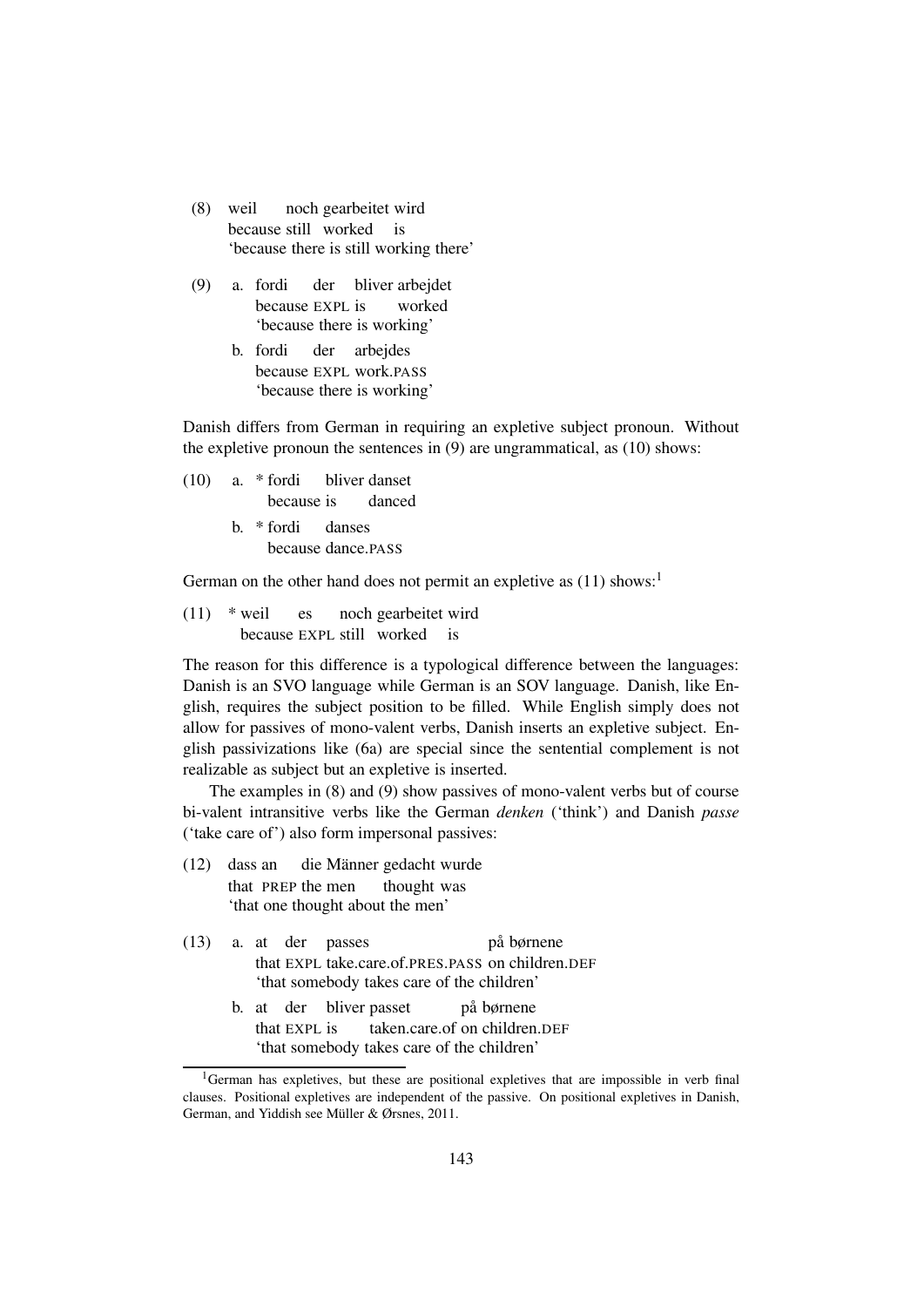## 1.3 Primary and Secondary Objects

While German and English only allow one of the objects to be promoted to subject in passives with the canonical auxiliary (German the accusative, English the primary object, which would be the dative in German), both objects can be promoted to subject in Danish.<sup>2</sup> The following German examples show that the dative object cannot be promoted to subject in passives with *werden*:

- (14) a. weil because the man.NOM the boy.DAT the ball.ACC gives.as.a.present der Mann dem Jungen den Ball schenkt 'because the man gives the boy the ball as a present'
	- b. weil because the boy.DAT the ball.NOM given.as.a.present was dem Jungen der Ball geschenkt wurde 'because the boy was given the ball as a present'
	- c. \* weil because the boy.NOM the ball.ACC given.as.a.present was der Junge den Ball geschenkt wurde Intended: 'because the ball was given to the boy as a present'

The same is true for the secondary object (the transferred object) in English: While the primary object can be promoted to subject as in (15a), promoting the secondary object as in  $(15b)$  is ungrammatical.<sup>3</sup>

- (15) a. because the boy was given the ball
	- b. \* because the ball was given the boy

The intended information structural effect can be achieved though by using the dative shift construction in (16a) and passivizing the verb that takes an NP and a PP object:

- (16) a. because the man gave the ball to the boy
	- b. becaue the ball was given to the boy

Danish allows for the promotion of either argument:

- (17) a. fordi because man.DEF gives boy.DEF ball.DEF manden giver drengen bolden 'because the man gives the boy the ball'
	- b. fordi because boy.DEF is drengen bliver givet bolden given ball.DEF 'because the boy is given the ball'
	- c. fordi because ball.DEF is bolden bliver givet drengen given boy.DEF 'because the ball is given to the boy'

<sup>&</sup>lt;sup>2</sup>We follow Pollard & Sag (1992, p. 280) in using the terms primary and secondary object rather than direct and indirect object here. The primary object corresponds to the NP that is realized next to the verb in English and the secondary object to the other one. The primary object hence is what usually is called the indirect object, that is, the recipient, which is realized in the dative in German.

<sup>&</sup>lt;sup>3</sup>Such passivizations are possible in some English dialects. We assume that these dialects can be analyzed in parallel to the analysis of Danish that we suggest below.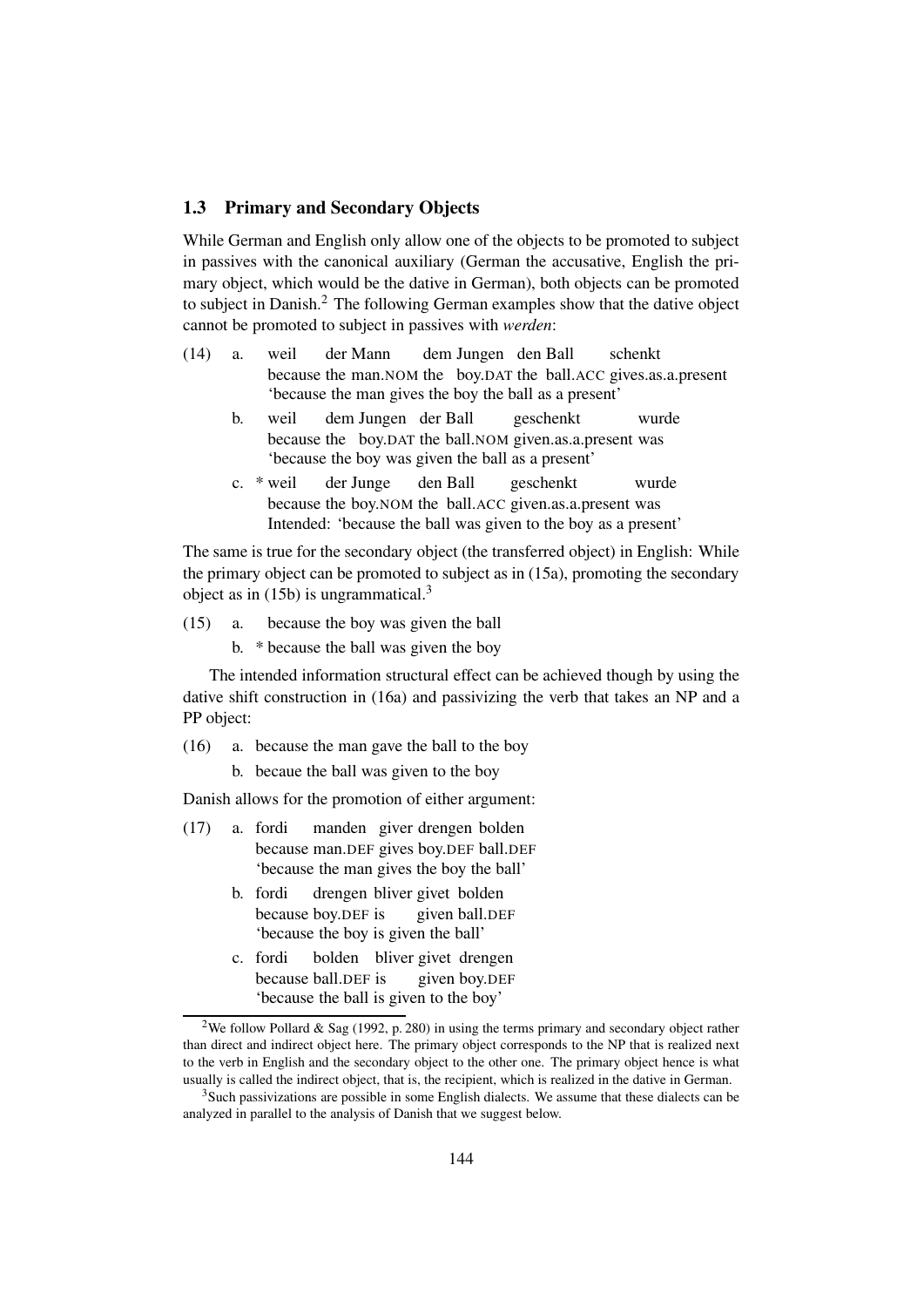# 2 The Analysis

We analyze the passive crosslinguistically as the suppression of the most prominent argument with different possibilities of object promotion. The representation of arguments is discussed in Section 2.1, the lexical rule for argument suppression is discussed in Section 2.2, Section 2.3 deals with the promotion of objects, Section 2.4 with impersonal passives and expletive insertion, and Sections 2.5–2.8 with the passive auxiliary, the morphological passive, the expression of the agent, and the perfect, respectively.

## 2.1 Argument Structure and Valence

We follow Pollard & Sag (1994) in assuming a list-valued feature for the representation of valence information (here ARG-ST). For instance (18a,b) shows the ARG-ST values for the verb *dance* and the transitive verb *read*.

(18) ARG-ST

a. dance  $\langle NP[str]\rangle$ 

b. read  $\langle NP[str], NP[str] \rangle$ 

The values for the respective Danish and German lexical items are identical.

*str* is the abbreviation for structural case. We follow Haider (1986) in assuming that dative and genitive objects in German have lexical case while nominative and (most) accusative arguments of verbs get their case structurally.

The members of the ARG-ST list are mapped to valence features. For German finite verbs all arguments are mapped to the COMPS list (Pollard, 1996), for English and Danish the first element is mapped to the valence feature for the subject (SPR in our analysis) and the other elements are mapped to the COMPS list (see Pollard & Sag, 1994 on English, see Section 2.4 on impersonals in Danish). Danish and English are SVO languages and the respective dominance schemata will take care of the preverbal realization of the subject and the postverbal realization of the nonsubjects. German is an SOV language and allows for the combination of the verb with its arguments in any order, that is, for a verb + subject and object the orders (subj (obj verb)) and (obj (subj verb)) are allowed. This is done by a version of the Head-Complement Schema that does not restrict the order of combination (see Müller, 2013c, p. 130; To appear).

## 2.2 Designated Argument Reduction

We follow the implementation of Haider's ideas (1986) by Heinz & Matiasek (1994) and Müller (2002, Section 3.2; 2003) in assuming a special list-valued feature DESIGNATED ARGUMENT (DA) that contains the designated argument of a verb. The designated argument is the subject of transitive and unergative verbs.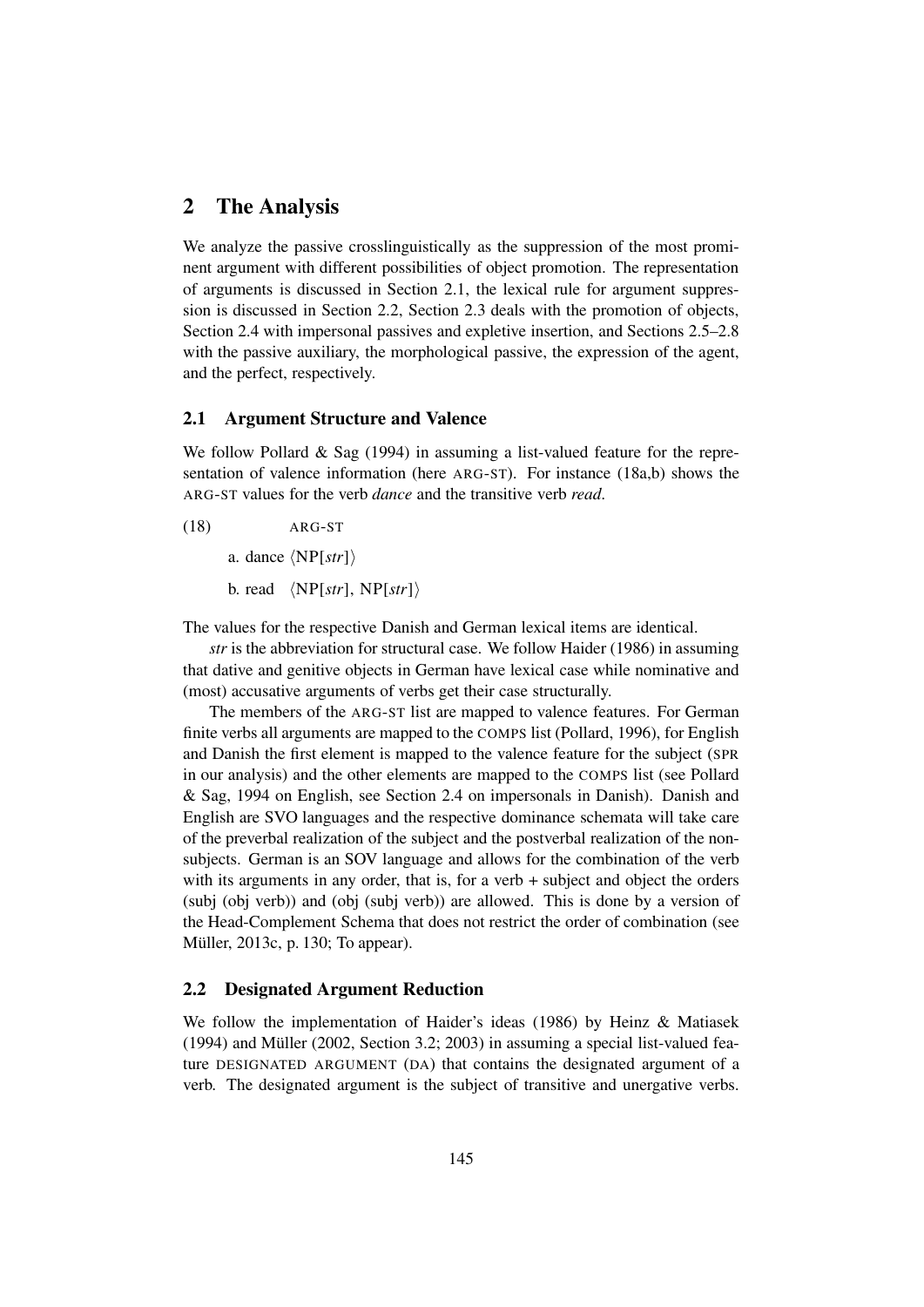The DA value of unaccusative verbs is the empty list. Passive is analyzed as a lexical rule that applies to a verbal stem and subtracts the DA list from the argument structure list of the input verb or stem. Since we do not focus on the difference between unaccusative and unergative verbs in this paper, we will not discuss the designated argument any further and focus on transitive and unergative verbs instead.<sup>4</sup>

(19) shows the ARG-ST list for *tanzen* ('to dance'), *lesen* ('to read'), *schenken* ('to give as a present'), *helfen* ('to help'):

| (19) |                              | ARG-ST                                                                                                | DA                               |
|------|------------------------------|-------------------------------------------------------------------------------------------------------|----------------------------------|
|      | a. tanzen ('dance', unerg):  | $\langle \Box \text{ NP}[str] \rangle$                                                                | $\sqrt{1}$                       |
|      | b. lesen ('read', trans):    | $\langle \Box \text{NP}[str], \text{NP}[str] \rangle$                                                 | $\langle  \, \boxdot \, \rangle$ |
|      |                              | c. schenken ('give', ditrans): $\langle \Box NP[str], NP[ldat], NP[str] \rangle \langle \Box \rangle$ |                                  |
|      | d. helfen $('help', unerg):$ | $\langle \Box \text{NP}[str], \text{NP}[data] \rangle$                                                | 1                                |

We follow Meurers (1999) and Przepiórkowski (1999) in assuming that the first element in the ARG-ST list of a verbal head that has structural case gets nominative and all other elements in the ARG-ST list that have structural case get accusative (for a formalization of case assignment see Meurers, 1999; Przepiórkowski, 1999). Lexical case is not affected by passivization, so for instance the dative arguments of *schenken* and *helfen* stay in the dative even when the verb is passivized. (20) shows an example:

- (20) a. weil because the man.NOM him.DAT helped has der Mann ihm geholfen hat 'because the man has helped him'
	- b. weil because him.DAT helped ihm geholfen wurde was 'because he was helped'

(22) shows the result of the application of the participle formation rule in (21):

(21) Lexical rule for the formation of the participle (preliminary):

$$
\begin{bmatrix} \begin{bmatrix} \text{HEAD} & \begin{bmatrix} \text{DA} & \boxed{\Box} \\ \text{verb} \end{bmatrix} \end{bmatrix} \\ \begin{bmatrix} \text{ARG-ST} & \boxed{\Box} \oplus \boxed{\Box} \end{bmatrix} & \mapsto \begin{bmatrix} \text{ARG-ST} & \boxed{\Box} \\ \text{word} & \end{bmatrix} \\ \text{stem} \end{bmatrix}
$$

The designated argument is blocked. The ARG-ST list of the participle is either empty or starts with a former object:

<sup>&</sup>lt;sup>4</sup>But see Haider, 1986 and the other quoted literature on unaccusative verbs.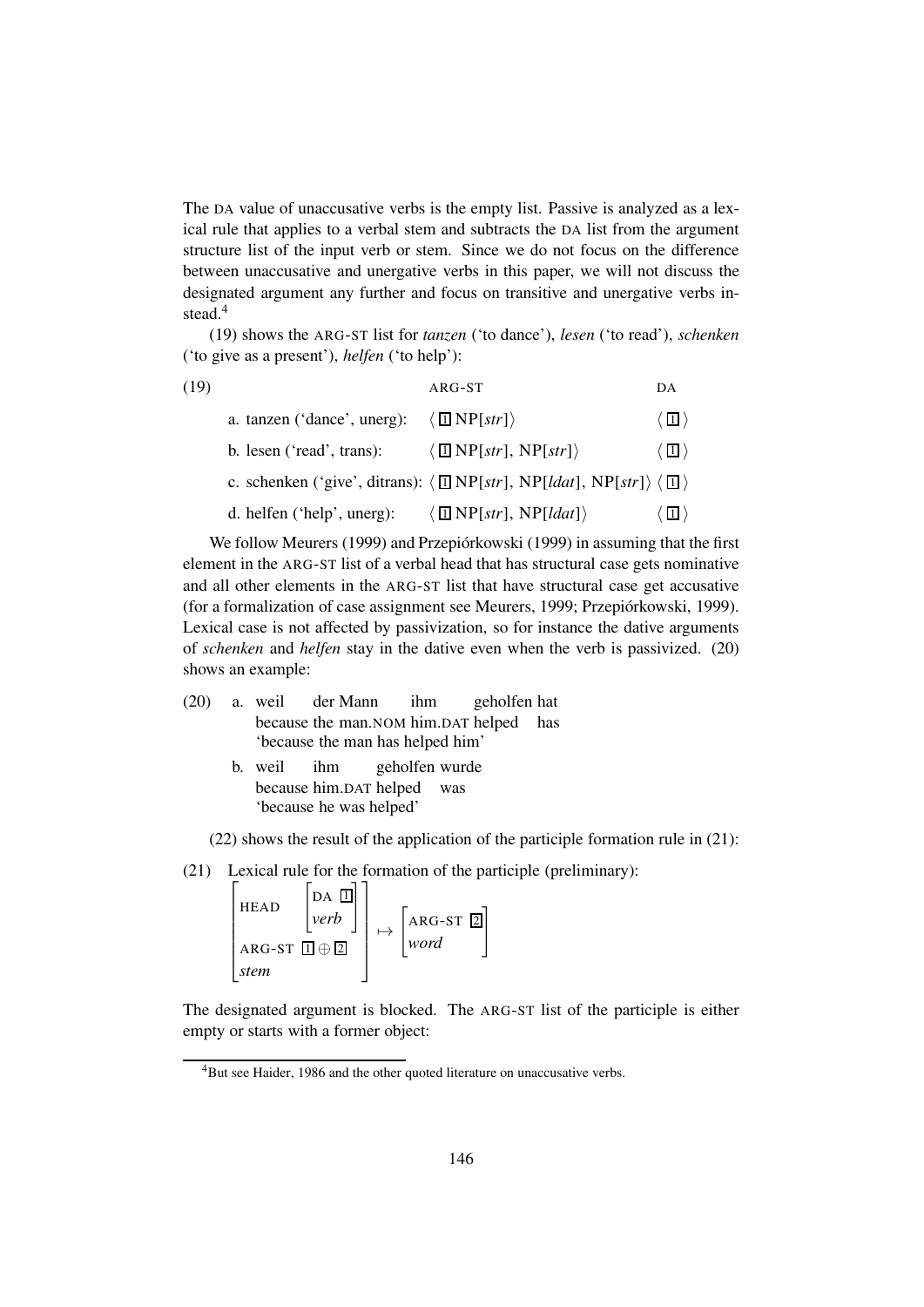(22) ARG-ST a. getanzt ('danced', unerg):  $\langle \rangle$ b. gelesen ('read', trans):  $\langle NP[str]\rangle$ c. geschenkt ('given', ditrans):  $\langle NP[ldat], NP[str] \rangle$ d. geholfen ('helped', unerg):  $\langle NP[ldat]\rangle$ 

Since the first element on the ARG-ST list with structural case gets nominative, we have an explanation for the passive in (3b).

The respective argument structures for the English verbs are given in (23):

(23) ARG-ST b. dance (unerg):  $\langle NP[str]\rangle$ c. read (trans):  $\langle NP[str], NP[str] \rangle$ d. give (ditrans):  $\langle NP[str], NP[str], NP[lacc] \rangle$ e. help (trans):  $\langle NP[str], NP[str] \rangle$ 

English differs from German in not having dative arguments. The object of *help* has structural case just like the object of *read*. This explains the contrast between (20b) and its translation. The NP *ihm* keeps its dative case, that is, it is not realized as a subject. (20b) is an impersonal passive. In English, by contrast, the NP *he* is realized as subject and is assigned nominative. The case of the secondary object of the ditransitive verb *give* is a lexical accusative. This will be explained in the following subsection.

#### 2.3 Primary and Secondary Objects

Danish is similar to English in not having a dative case, but it is different from both German and English in allowing the promotion of both objects of ditransitive verbs. We assume that the difference is best captured by assuming that in Danish both objects have structural case while in German and English the secondary object has lexical case. (24) shows the ARG-ST values of the respective Danish verbs:

| (24) |                                                               | ARG-ST                                                                 |  |
|------|---------------------------------------------------------------|------------------------------------------------------------------------|--|
|      | a. danse ('dance', unerg): $\langle NP[str] \rangle$          |                                                                        |  |
|      | b. læse ('read', trans): $\langle NP[str], NP[str] \rangle$   |                                                                        |  |
|      |                                                               | c. give ('give', ditrans): $\langle NP[str], NP[str], NP[str] \rangle$ |  |
|      | d. hjælpe ('help', trans): $\langle NP[str], NP[str] \rangle$ |                                                                        |  |

If the personal passive is seen as the promotion of an object that has structural case, the Danish facts and the differences between Danish and the other languages under consideration are explained: Danish has two objects with structural case and hence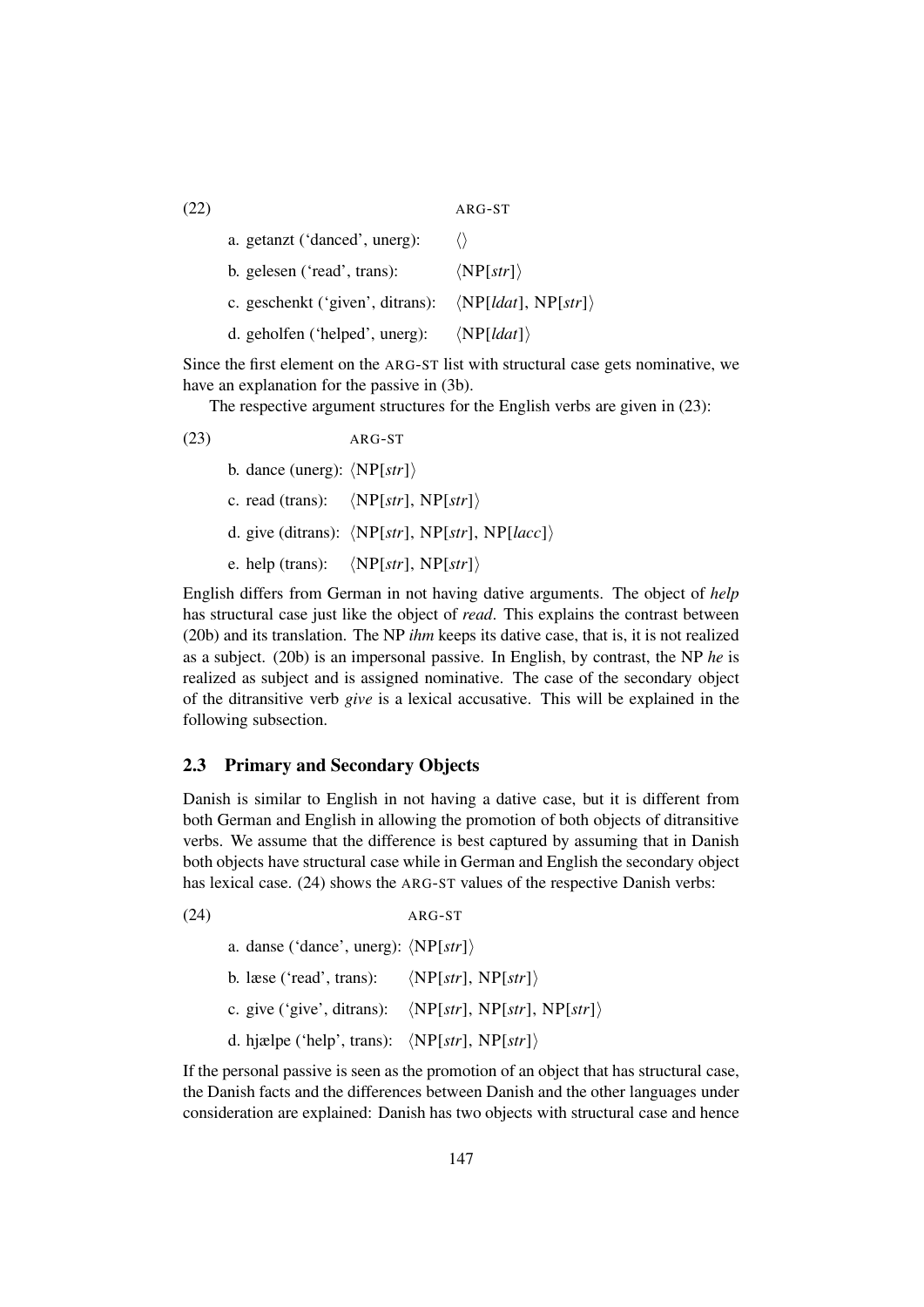both of them can be promoted to subject as in (17b) and (17c). German and English have only one object with structural case, the primary object and hence only the primary object can function as the subject in passives.

The lexical rule in (21) does not account for the passive variants in which a secondary object is promoted to subject. For such a promotion the second object with structural case has to be placed before the first object with structural case in the ARG-ST list. This can be achieved by non-deterministically deleting an NP with structural case from  $\boxed{2}$  in (21) and adding it at the beginning of  $\boxed{2}$ . *delete* and *append* are standard relational constraints and their formulation will not be given here. However, it is possible that  $\mathbb{Z}$  does not contain any NPs with structural case at all. Passivization then results in impersonal passives. We therefore formulate (25) as the general lexical rule for passives, where *promote* is a relational constraint that identifies its arguments  $\boxed{2}$  and  $\boxed{3}$  if  $\boxed{2}$  does not contain an NP with structural case and otherwise deletes an NP with structural case from  $\boxed{2}$  and appends it at the beginning of  $\overline{2}$  and returns  $\overline{3}$ :

(25) Passive lexical rule for Danish, English, and German:

$$
\begin{bmatrix} \begin{bmatrix} \text{HAD} & \begin{bmatrix} \text{DA} & \boxed{\mathbf{I}} \end{bmatrix} \\ \begin{bmatrix} \text{VEAD} \\ \text{ARG-ST} & \boxed{\mathbf{I}} \end{bmatrix} \end{bmatrix} \rightarrow \begin{bmatrix} \begin{bmatrix} \text{ARG-ST} & \boxed{3} \end{bmatrix} \end{bmatrix} \wedge \text{promote}(\boxed{2}, \boxed{3})
$$

Promote is defined as follows:

(26) promote(
$$
\boxed{2}
$$
,  $\boxed{3}$ ): = delete( $\boxed{4}$  NP[*str*],  $\boxed{2}$ ,  $\boxed{3}$ )  $\land$   
append( $\langle \boxed{4}$ ),  $\boxed{5}$ ,  $\boxed{3}$ ).  
promote( $\boxed{2}$ ,  $\boxed{3}$ ): =  $\boxed{2}$  =  $\boxed{3}$  otherwise.

In the case of (24c)  $\boxed{2}$  is  $\left\langle NP[str]_i, NP[str]_j \right\rangle$ .  $\boxed{4}$  can be either NP<sub>*i*</sub> or NP<sub>*j*</sub> and  $\boxed{5}$  can be  $\langle NP_j \rangle$  or  $\langle NP_i \rangle$ , respectively. The result of appending a list with the deleted element  $\boxed{4}$  with the list  $\boxed{5}$  will be either  $\left\langle NP[str]_i, NP[str]_j \right\rangle$ or  $\langle NP[str]_j, NP[str]_i \rangle$ .

## 2.4 Impersonal Passives

As was shown in (22), German has passive participles that have an empty ARG-ST list and participles with an ARG-ST that just contains an NP with lexical dative. Since German does not require a subject, these lexical items can be used in impersonal passive constructions. English does not allow impersonals due to the subject requirement.<sup>5</sup> Danish has a different strategy: It solves the subject problem by inserting an expletive.

<sup>5</sup>As was pointed out in the data section there are passives with an expletive *it* and an extraposed complement clause. Since there is no general ban on sentential subjects in English, these passives seem to be idiosyncratic and a special lexical rule that is a fusion of the passive lexical rule and the *it* extraposition lexical rule by Kim & Sag (2005) seems to be needed.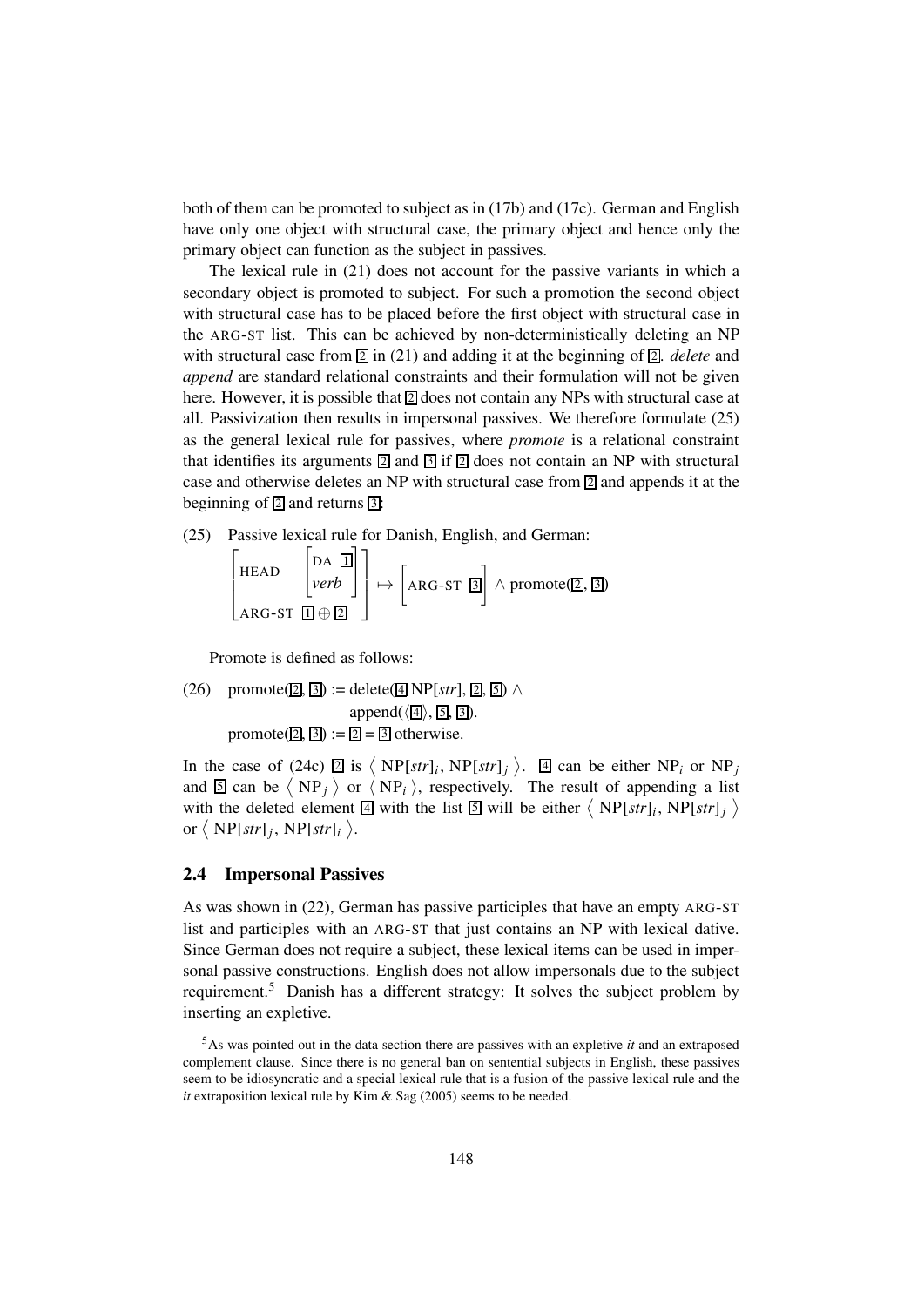We assume that Danish differs from German and English in introducing an expletive into the SPR list in the mapping from ARG-ST to SPR and COMPS. German maps all arguments (of finite verbs) to the COMPS list, English and Danish map the first NP/VP/CP to SPR and the remaining arguments to COMPS, and Danish inserts an expletive, if there aren't any elements that could function as subjects. See also Bjerre & Bjerre, 2007, Section 4.3 on expletive insertion in Danish.

So (27) shows the ARG-ST lists for the Danish morphological passives and the participle forms. For *danse* we get an empty ARG-ST list, but due to the mapping constraints we get an NP*expl* in the SPR list of *danset*/*danses*. (27) shows the respective ARG-ST values and also the SPR and COMPS values:

| (27) |                                                       | ARG-ST                                                                             | SPR.                                        | COMPS |
|------|-------------------------------------------------------|------------------------------------------------------------------------------------|---------------------------------------------|-------|
|      | a. danset/danses (unerg): $\langle \rangle$           |                                                                                    | $\langle NP_{expl} \rangle \langle \rangle$ |       |
|      | b. læst/læses (trans):                                | $\langle NP[str] \rangle$                                                          | $\langle NP[str] \rangle \langle \rangle$   |       |
|      | c. givet/gives (ditrans):                             | $\langle NP[str], NP[str] \rangle \langle NP[str] \rangle \langle NP[str] \rangle$ |                                             |       |
|      | d. hjulpet/hjælpes (trans): $\langle NP[str] \rangle$ |                                                                                    | $\langle NP[str] \rangle \langle \rangle$   |       |

#### 2.5 The Auxiliary

The lexical item for the passive auxiliary is similar for all three languages: The passive auxiliary is a raising verb:

(28) Passive auxiliary for Danish, German and English:

$$
\left[ \text{sysemilocicatlarg-st $\mathbb{Z}$} \oplus \left\langle \begin{bmatrix} \text{vform }ppp \\ \text{da} & \langle \text{XP}_{\text{ref}} \rangle \\ \text{spr} & \mathbb{Z} \\ \text{cons} & \mathbb{Z} \end{bmatrix} \right\rangle \right]
$$

German forms a predicate complex, that is, a complex consisting of the participle and the passive auxiliary. The arguments of the participle  $\left(\frac{1}{2}\right)$  and  $\left[\frac{1}{2}\right]$  are attracted by the passive auxiliary (see Hinrichs & Nakazawa, 1994 on argument attraction). The formation of such predicate complexes is licensed by a special schema, the Head-Cluster Schema that allows non-head daughters to be unsaturated. Danish and English do not allow for complex formation. The respective grammars do not have a Head-Cluster Schema and hence the only way the passive auxiliary can be combined with the participle is via the Head-Complement Schema. Therefore the verbal argument has to have an empty COMPS list, that is,  $\boxed{2}$  in (28) is the empty list for Danish and English. Hence, we have explained how Danish and English embed a VP and German forms a verbal complex although the lexical item of the auxiliary does not require a VP complement.<sup>6</sup>

<sup>6</sup>To rule out VP complements in German, the lexical item for German has to be constrained further: the verbal complement is required to be LEX +.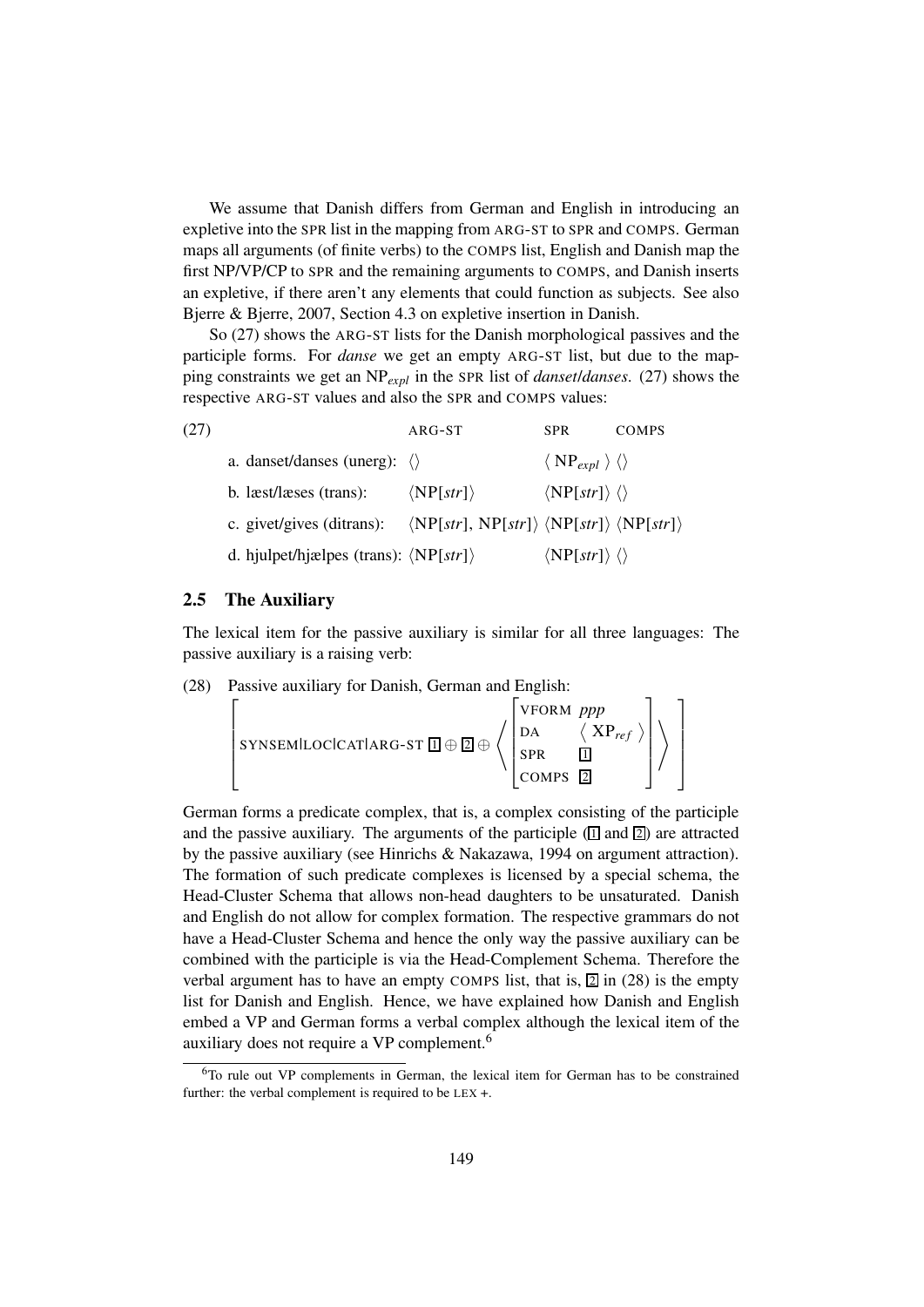The specification of the DA value of the participle excludes the embedding of unaccusatives, which have an empty DA value and of weather verbs, which have a non-referential element in the DA list.<sup>7</sup>

# 2.6 The Morphological Passive

We assume that the same lexical rule that accounts for the participle forms can be used for the morphological passives in Danish, modulo differences in the realizations of affixes of course. For the morphological passive it is assumed that the DA of the input to the lexical rule has to contain a referential XP. As was discussed in the previous section, this excludes morphological passives of unaccusatives and weather verbs.

## 2.7 Agent Expressions

We follow Höhle (1978, Chapter 7) and Müller (2003, Section 5) and treat the agent expressions (i.e. the *af* /*by*/*von* phrases, respectively) as adjuncts. See Müller, 2013c, Section 17.1.8 for references on this topic and further discussion.

# 2.8 Perfect

The highlight of the analyses for German is that only one participle is needed for both the analysis of the passive and the analysis of the perfect (Haider, 1986). The trick is that the designated argument is blocked but represented in the lexical item of the participle. The passive auxiliary leaves the designated argument blocked, while the perfect auxiliary unblocks it. So, in addition to the passive in (3b) we have the perfect in (29) and both sentences involve the same lexical item for *gelesen* ('read'):

(29) Er hat den Aufsatz gelesen. he has the paper read 'He read the paper.'

If one wanted to apply the German analysis to Danish and English, one would have to assume a complex predicate analysis like the one depicted in (30a) for Danish and English perfect constructions, since otherwise one would know about the reactivated subject too late and only phrases like *given to Mary* in (30c) would be licensed.

- (30) a. He [has given] the book to Mary.
	- b. He has [given the book to Mary].
	- c. The book was [given to Mary].

<sup>&</sup>lt;sup>7</sup>The DA feature also plays a role for auxiliary selection (Heinz & Matiasek, 1994, Section 6.6.2). By default all verbs with a designated argument take *haben* ('have') and those without one take *sein* ('to be'). Since weather verbs take *haben* as auxiliary, we assume their DA list to contain their expletive subject.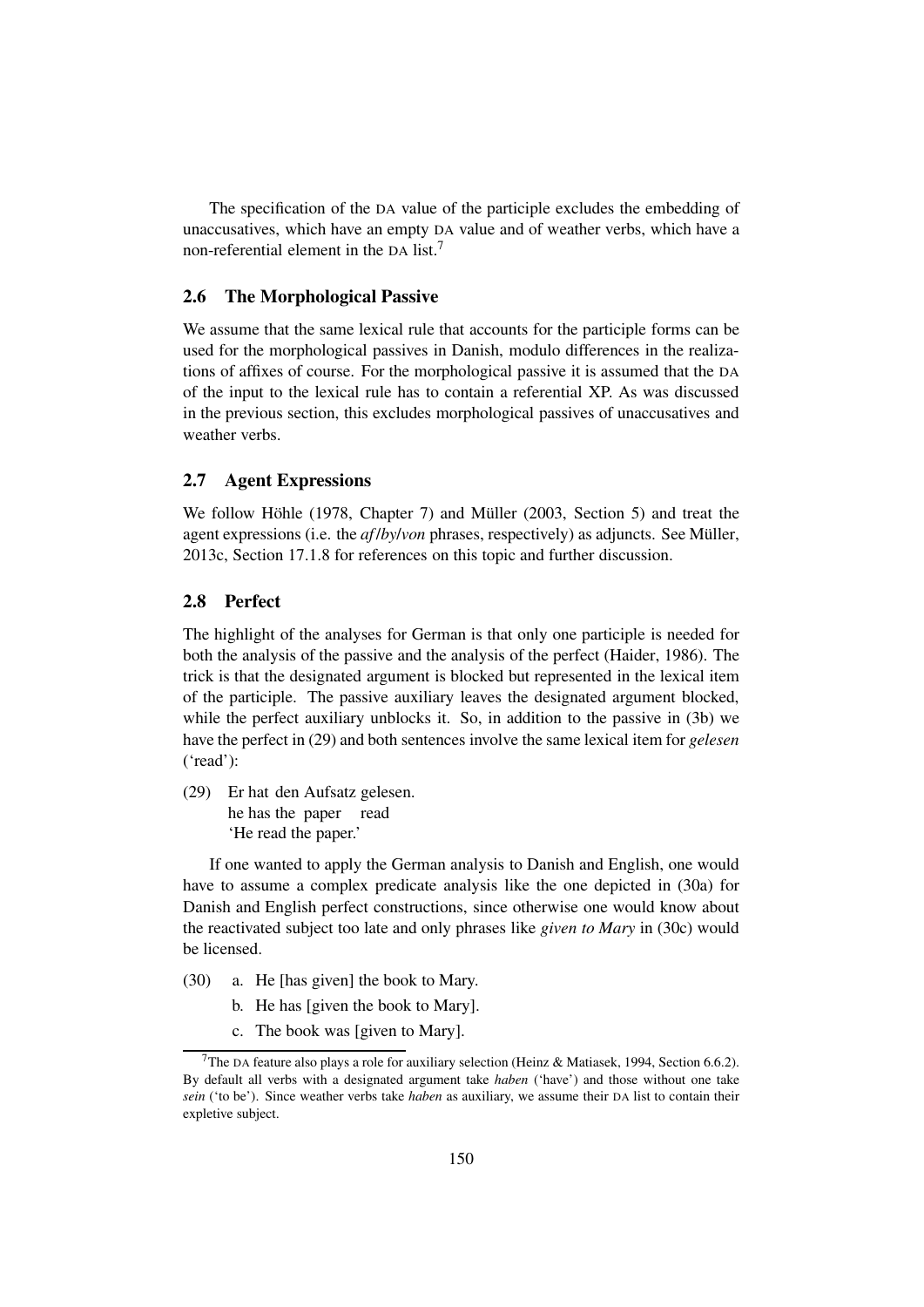However, the complex predicate analysis faces several problems for Danish and English. As was shown in Section 1.2, expletives are inserted in Danish impersonal constructions. These expletives are specific for the passive (and presentational constructions) and absent in perfect constructions as (31), that is outside presentational constructions:

- $(31)$  a. that EXPL is der bliver arbejdet worked 'that there is working'
	- b. \* at Peter har arbejdet der that Peter has worked EXPL
	- c. \* at der har arbejdet Peter that EXPL has worked Peter

(31b) would be expected if the deblocked element (the NP for *Peter*) were to be appended at the beginning of the ARG-ST list as in the analyses of German and (31c) would be expected if it were to be appended after the expletive. (31b) is grammatical with *der* as a locative adverbial, but not with an expletive. The pattern in (31c) is possible in presentational constructions, but not with definite NPs like Peter. In any case the problem would be that all perfect utterances are predicted to contain an expletive pronoun if this pronoun is part of the valence specification of the participle and if it is inherited by the auxiliary in a complex predicate analysis.

In addition Danish has the so-called *Complex Passive* in which a verb is allowed to govern a participle as part of a passive construction, but not as part of an active construction. (32) illustrates.

(32) at Bilen blev forsøgt repareret that car.DEF was tried repaired 'that an attempt was made to repair the car'

The verb *forsøgt* ('to try') takes an infinitive in the active and not a particple as in (33b):

- $(33)$  a. that Peter has tried to repair Peter har forsøgt at reparere bilen car.DEF 'that Peter tried to repair the car'
	- b. \* at Peter har forsøgt repareret bilen that Peter has tried repaired car.DEF

If one wants to find a solution with just one lexical item for the participle, one needs a way to distinguish participle items that can appear both in the perfect and in the passive from those forms that can appear in the passive only when they select a participle (like the *forsøgt* in (32)). This could be achieved by using a VOICE feature. The value of the VOICE feature would be *passive* for all those lexical items that can appear in the passive only and underspecified for all other participle items. The perfect auxiliary would require the VOICE value to be *perfect*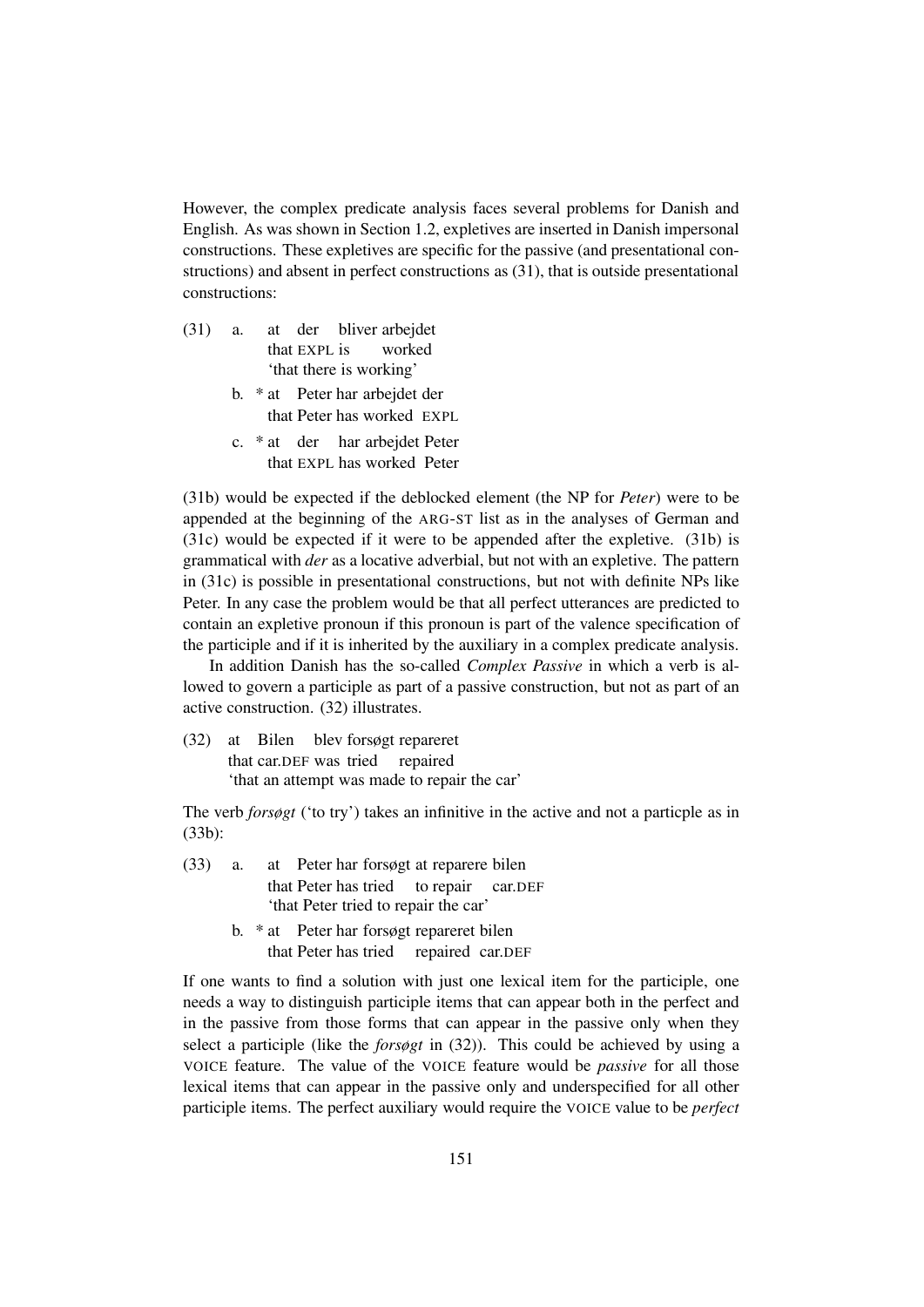and hence it would be explained why the respective lexical item for *forsøgt* could not be embedded under *har* ('to have').

The problem with the expletives could be solved by stipulating that the perfect auxiliary attracts arguments from the ARG-ST list rather than from the SPR and COMPS list. Since expletives are not on the ARG-ST list, they would not get in the way.

There is a remaining problem for the complex predicate analysis: VP fronting. VP fronting is possible in German as well and the case assignment in the fronted VP depends on whether the VP is embedded under a passive or a perfect auxiliary. (34) shows examples of partial frontings. (34b) involves VP fronting in a passive sentence and (34c) is an example of VP fronting in an active sentence. As the glosses show, the underlying object is nominative in the passive and accusative in the perfect.

- (34) a. Gelesen wurde der Aufsatz read was the paper.NOM yet often schon oft. 'The paper was read often.'
	- b. Der Aufsatz the paper.NOM read gelesen wurde schon oft. was yet often 'The paper was read often.'
	- c. Den Aufsatz the paper.ACC read gelesen hat er schon oft. has he yet often 'He read the paper often.'

Meurers (1999) found a way to deal with case assignment into fronted VPs, so this data is not a problem for German. See also Meurers, 2000 and Meurers & De Kuthy, 2001. However, this approach does not extend to English/Danish, since it is not just the case assignment that is different in active and passive sentences but rather the configuration, that is, the position in which objects and subjects are realized: for instance, in (35b) it is clear that *the book* is an object since it is realized in object position, whereas *der Aufsatz*/*den Aufsatz* in (34b,c) is part of the fronted VP independent of its case/grammatical function.

- (35) a. The book should have been given to Mary and [given to Mary] it was.
	- b. He wanted to give the book to Mary and [given the book to Mary] he has.

*the book* is a member of the COMPS list of *given* in (35b) while the correponding *it* in (35a) is on the SPR list of *given*. In comparison the NP *der Aufsatz* is a member of the COMPS list of *gelesen* in both (34b) and (34c).

So, unless we find a clever way to underspecify the different mappings to SPR and COMPS, we have to assume two lexical entries for the particple forms in SVO languages like Danish and English.<sup>8</sup>

<sup>&</sup>lt;sup>8</sup>An alternative that assumes just one lexical item and does a remapping of arguments in the syntax is discussed in Section 3.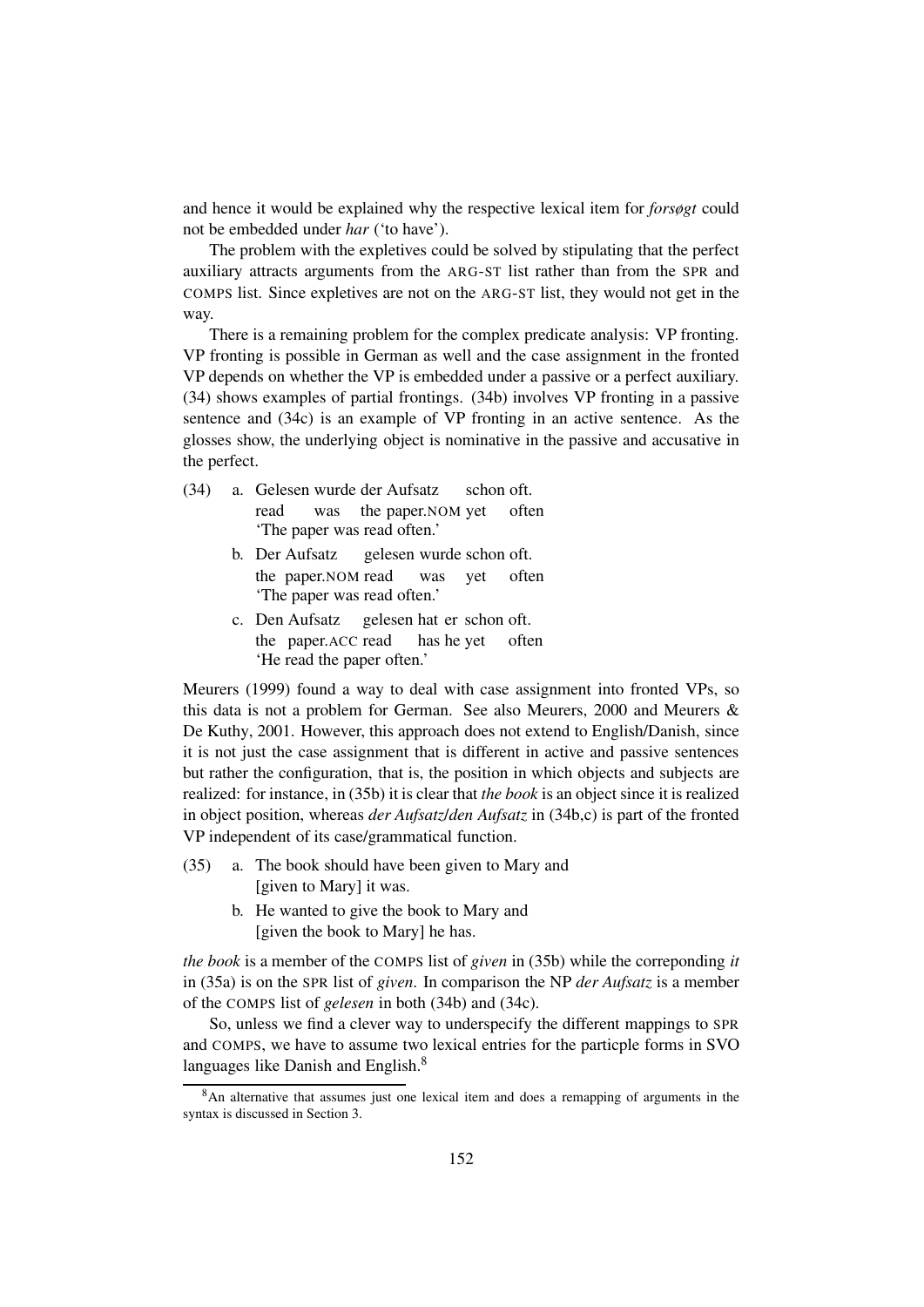However, as was discussed above, the analysis of the German passive and perfect can be maintained and is compatible with a more general analysis that also captures the passive in Danish and English.

# 3 Alternatives

There are several different passive analyses in the framework of HPSG by now. Those that were around before 2001 are discussed in Müller, 2002, Section 3.3 and the discussion will not be repeated here. However, there are two interesting new proposals. We will discuss the one by Tseng (2007) about passives in English, which makes fundamental aussumptions differing significantly from standard assumptions in lexicalist theories like HPSG. The second approach is by Bjerre & Bjerre (2007) and deals explicitly with Danish. This proposal differs from previous proposals by including a representation of semantic facts that are relevant for the passive in Danish. Due to space limitations we will not discuss this proposal here but refer the reader to Müller & Ørsnes (In Preparation). We now turn to Tseng's suggestion.

While passive is usually analyzed as a lexical operation in the framework of HPSG, Tseng (2007, Section 3.1) suggests an analysis in which the valence information is reorganized in syntax. For the personal passive in English he suggests the schema in Figure 1. This construction takes a word or phrase that selects for



Figure 1: Schema for passive according to Tseng (2007)

a subject and an object and changes the valence properties of the word or phrase in such a way that the new subject is linked to the former object and a *by*-PP is selected as a complement that is coindexed with the subject of the dominated word or phrase. The schema would apply to the word *read* in (36a) and to the phrase *given the ball* in (36b).

- (36) a. The book was read by Mary.
	- b. The boy was given the ball.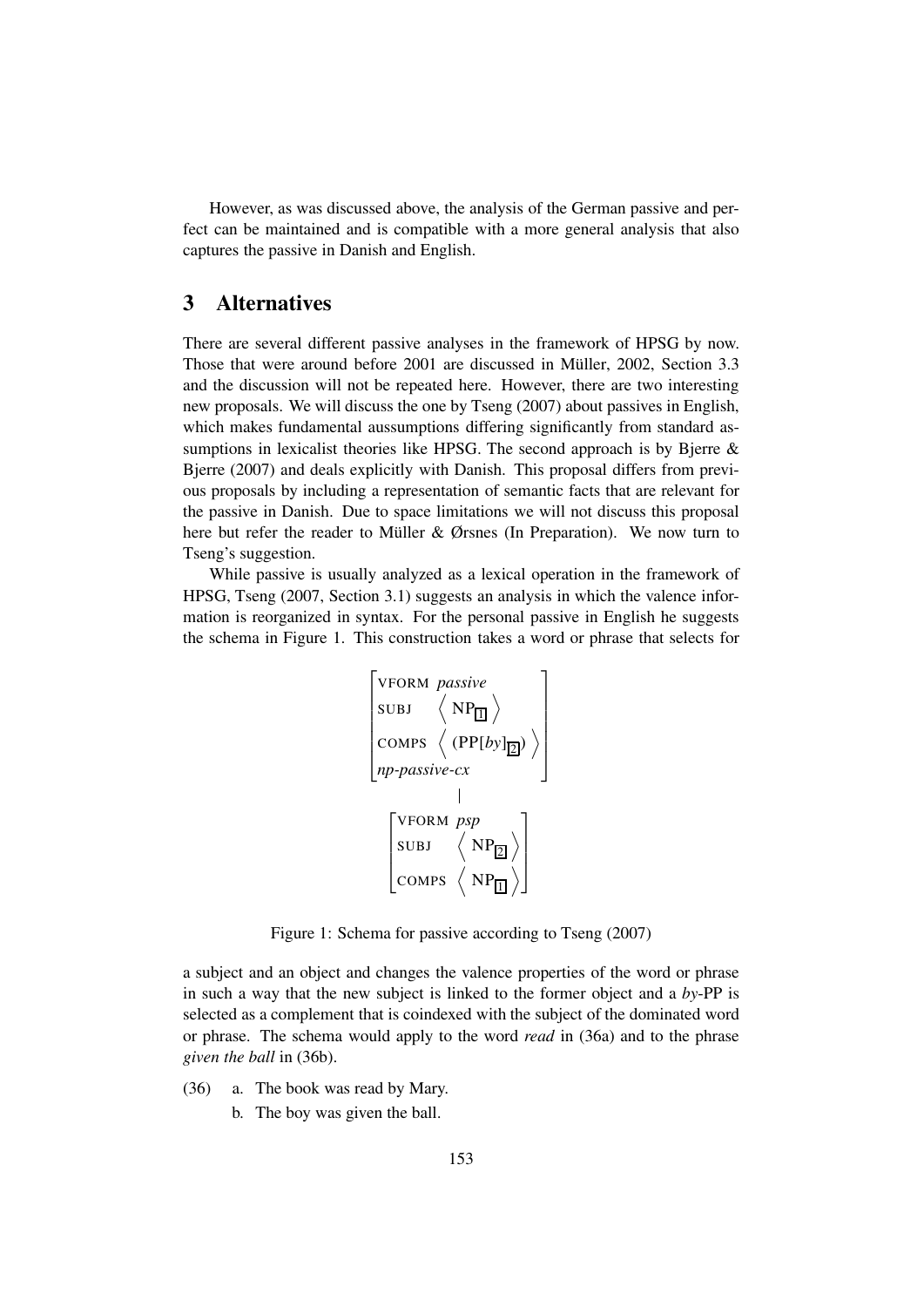Tseng provides two further schemata to deal with prepositional passives: one for complement prepositions and one for adjunct prepositions.

There are two major problems with his proposal: first, the status of intermediate phrases is unclear, and second the interaction of the argument structure change in the passive and derivational morphology cannot be explained. We will discuss these points in the following subsections.

# 3.1 The Status of Intermediate Phrases

In order for the passive schema to be applicable, it must be possible to derive a phrase *given the ball* with a verb that selects two complements as in (37):

(37) He has given the boy the ball.

The analysis of (36b) is shown in Figure 2: The phrase *given the ball* is formed and



Figure 2: Analysis of *The boy was given the ball* according to Tseng (2007)

then the remaining object  $(NP_{2})$  is mapped to subject by the NP Passive Construction. The auxiliary combines with the licensed passive VP. The subject is raised by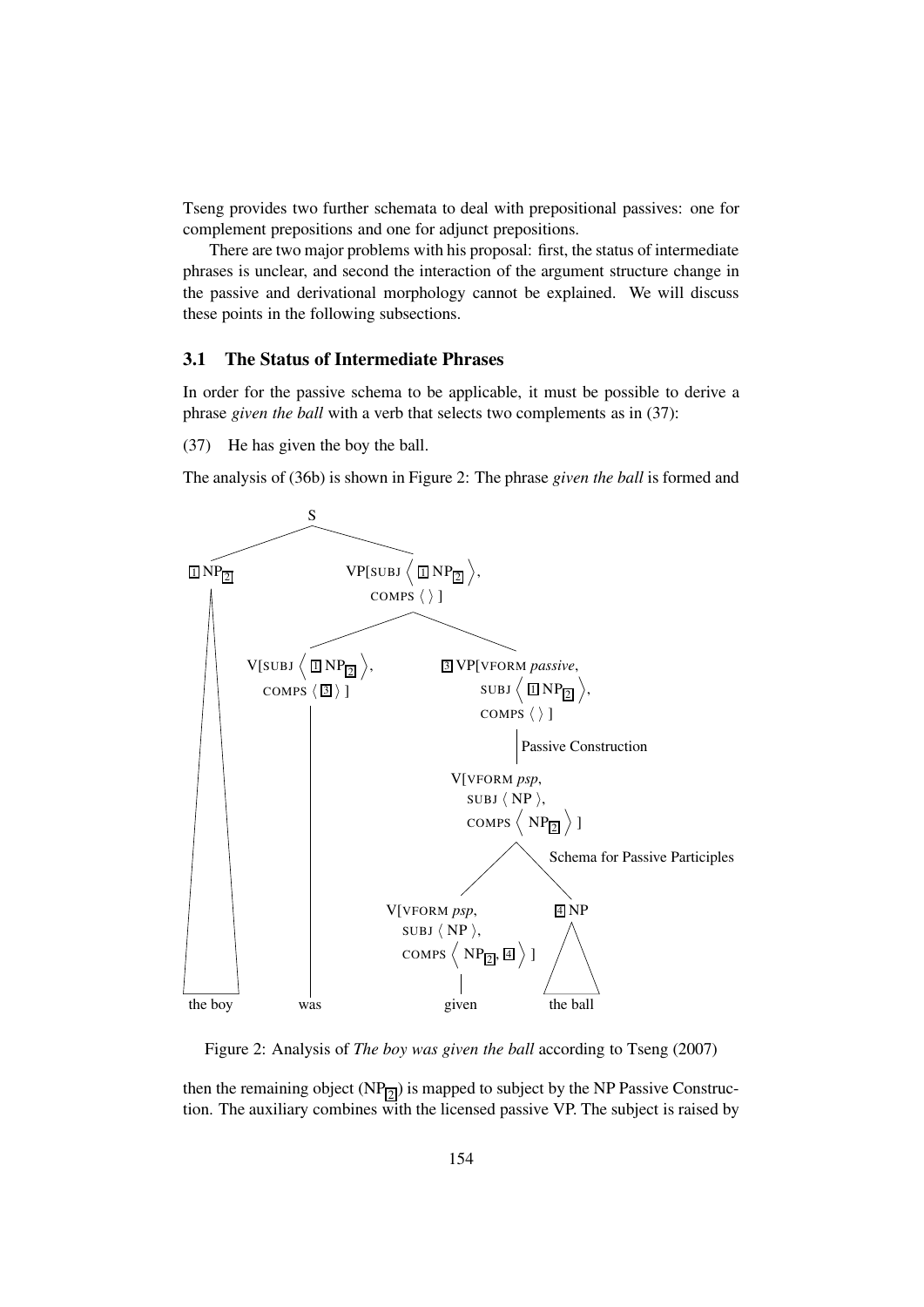the auxiliary and then combined with the VP *was given the ball*.

The problem now is that the phrase *given the ball* is usually not licensed by any grammar for English. Pollard  $\&$  Sag (1994) and most subsequent work assume flat structures in which a  $V^0$  is combined with all its complements and even if one assumes binary branching structures as we do, *given the ball* would never be licensed as a constituent. So in order to license this constituent one would need a separate schema that basically combines an active item with its arguments as if it were a passive item. This schema would behave like a combination of our passive lexical rule (argument reducing) plus the normal combinatory schemata. To see this compare Figure 2 with Figure 3. The Passive Lexical Rule applies to



Figure 3: Lexical analysis of *The boy was given the ball*

the verbal stem *giv*- and adds the inflectional affix. The subject is suppressed and the former object being the first element on the ARG-ST list of the licensed sign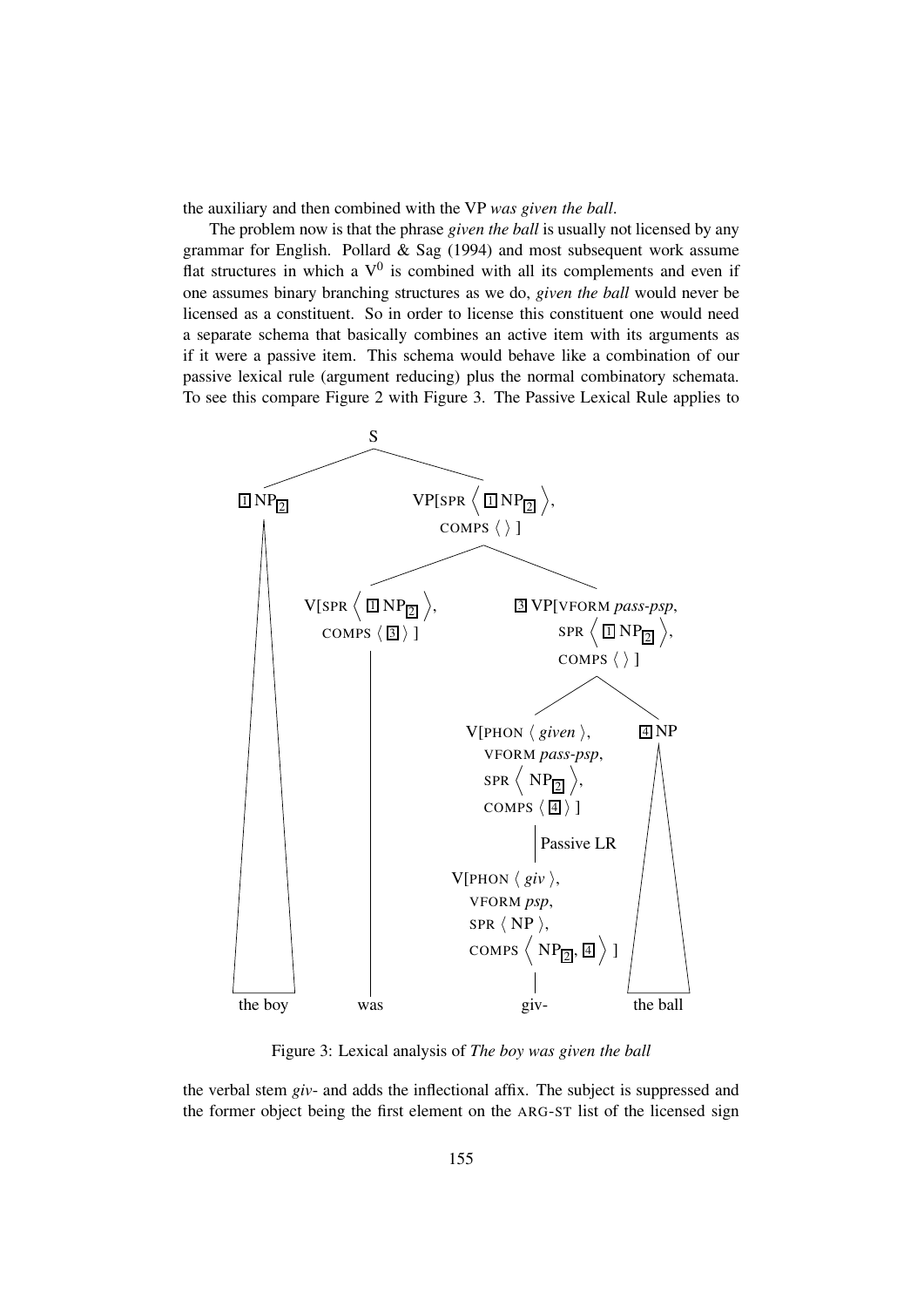is mapped to SPR. The lexical item for *given* is combined with the object via the usual head complement schema and the rest of the analysis is parallel to Tseng's analysis that was discussed above.

To sum up: Since Tseng's analysis requires special mechanisms to license partial constituents that are not needed anywhere else, the analysis is more complex than the lexical one.

## 3.2 Interaction with Derivational Morphology

A very old argument for a lexical analysis of the passive was provided by Dowty (1978, p. 412) and Bresnan (1982, p. 21). It is a classical level ordering argument. If certain processes are known or assumed to apply at a certain level and it can be shown that another process feeds such processes, than the latter process has to be ordered before the others. Bresnan and Dowty noted that passive participles can also be used prenominally:

- (38) a. The toy is being broken (by the child).
	- b. the broken toy

That theses forms are adjectives, not verbs, is shown by a host of properties, including negative *un-* prefixation: *unbroken* means 'not broken', just as *unkind* means 'not kind', while the *un-* appearing on verbs indicates, not negation, but action reversal, as in *untie* (Bresnan, 1982, p. 21). The situation is even clearer in languages with adjectival inflection: for instance in German, prenominal adjectives are inflected and prenominal participles inflect like adjectives rather than verbs.

Predicate adjectives preserve the subject of predication of the verb and for prenominal adjectives the rule is simply that the role that would be assigned to the subject goes to the modified noun instead (*The toy remained (un-)broken.*; *the broken toy*).

In the phrasal account the passive variant of *broken* would be formed in syntax and would not be available for the morphological process of *un*- prefixation. See also Müller, 2006 and Müller & Wechsler, 2014 for discussion of problems with derivational morphology that result for phrasal analyses of valence changing processes.

So, concluding the discussion, it must be said that the constructional analysis has no account of the morphological data, it cannot account for sentential subjects in passive constructions without duplicating or considerably complicating the schemata and it needs additional schemata to license constituents that are usually not assumed in grammars of English. Hence, lexical analyses along the lines described here are formally simpler and empirically more adequate than phrasal analyses of the kind discussed above.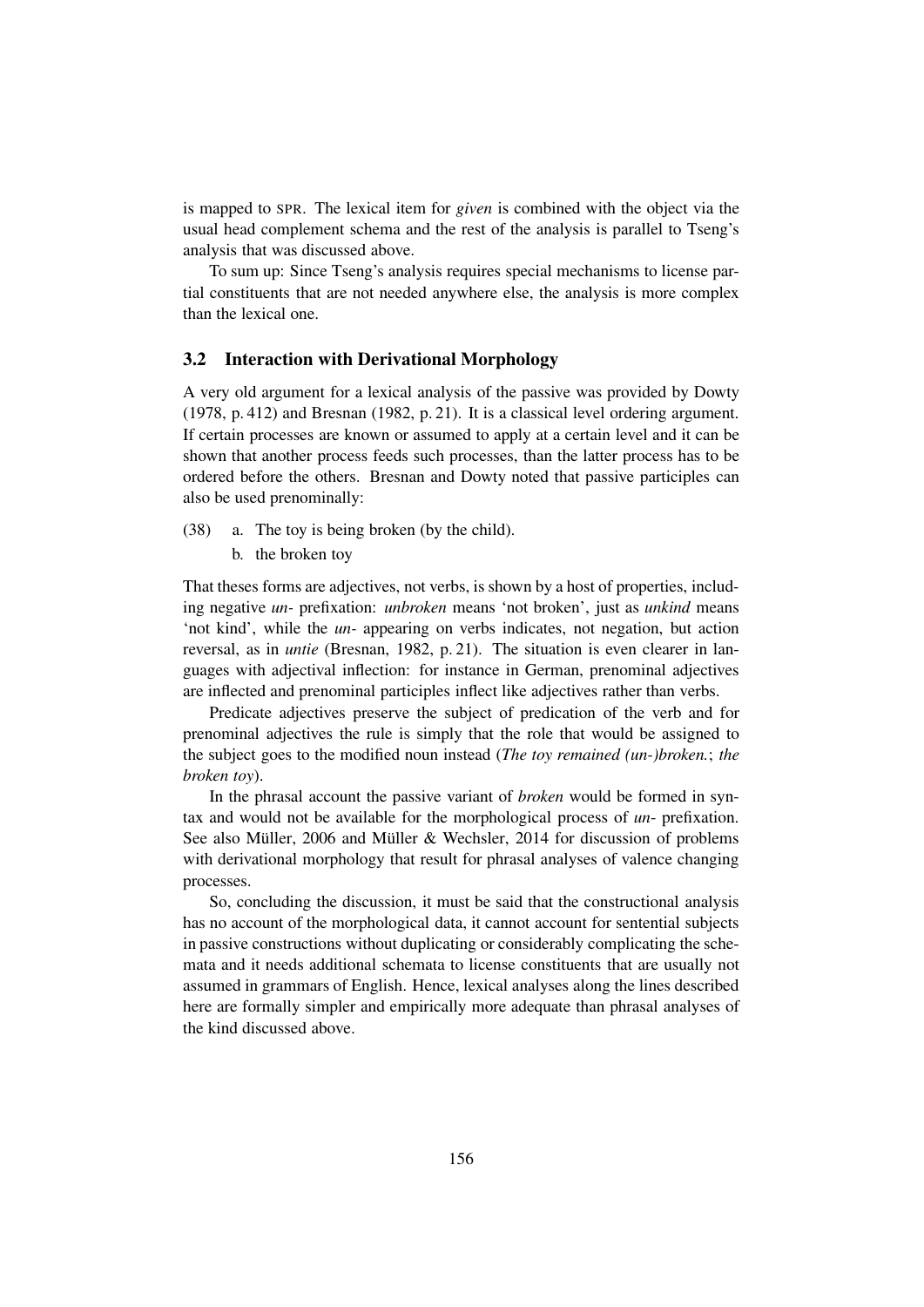# 4 Further Research

A reviewer pointed us to a possible problem for our assumption that passivization of ditransitive verbs involves permutation of the two objects on the ARG-ST list. In Norwegian the binding properties of reflexives are the same as in the active no matter what object is promoted so subject. This is unexpected if binding is defined over the ARG-ST list. In that case passive must be handled in the mapping from ARG-ST to the valence features. However, Lars Hellan (p. c. 2013) argues that the data in Hellan, 1988, p. 162 cannot be accounted for with respect to the ARG-ST list at all. Therefore Hellan (2005) developed an account for pronoun binding that does not rely on ARG-ST prominence.

There have been proposals by Manning  $\&$  Sag (1998) for a more elaborate representation of the ARG-ST list. In Manning and Sag's analysis the ARG-ST list contains sublists and PRO elements that are not realized as arguments at the surface.

We do not take a stand on whether mechanisms like the one suggested by Hellan or complex representations in the ARG-ST list are the way to go. We noted in Müller, 1999, Chapter 20 that the Binding Theory of Pollard & Sag (1994) could not be applied to German data successfully and hence put binding data aside.

Another point that needs further work is the order of elements in the ARG-ST list. We deviated from earlier work by assuming the order nom, dat, acc for German and the corresponding orders for Danish and English, that is, agent, recipient, theme/transferred object. While this order corresponds to the surface order of arguments in Danish and English and to the unmarked order in German other areas of grammar seem to suggest a different ordering. For instance, datives seem to be more oblique as far as the formation of non-matching free relatives are concerned, they do not participate in topic drop structures as easily, datives are dispreferred as antecedents of depictive predicates (Müller, 2008) and so on. On the other hand Kiss (2001) argued that the order nom, dat, acc is relevant for scope determination. So, it may be the case that two different orderings have to be reflected in grammars of natural languages.

# 5 Conclusion

We have provided an account of the Danish, English and German passive that assumes that both morphological and analytical passives are analyzed with a lexical rule suppressing the first argument on the ARG-ST list of the input lexical item. Danish differs from German and English by inserting an expletive into the SPR list if there is no other element that could fill the subject position. German differs from both Danish and English in having a lexical dative as object of verbs like *helfen* ('to help'), which results in an impersonal passive as compared to the personal passive in Danish and English. The possibility to promote both the primary and the secondary object in Danish is accounted for by an analysis that allows all objects with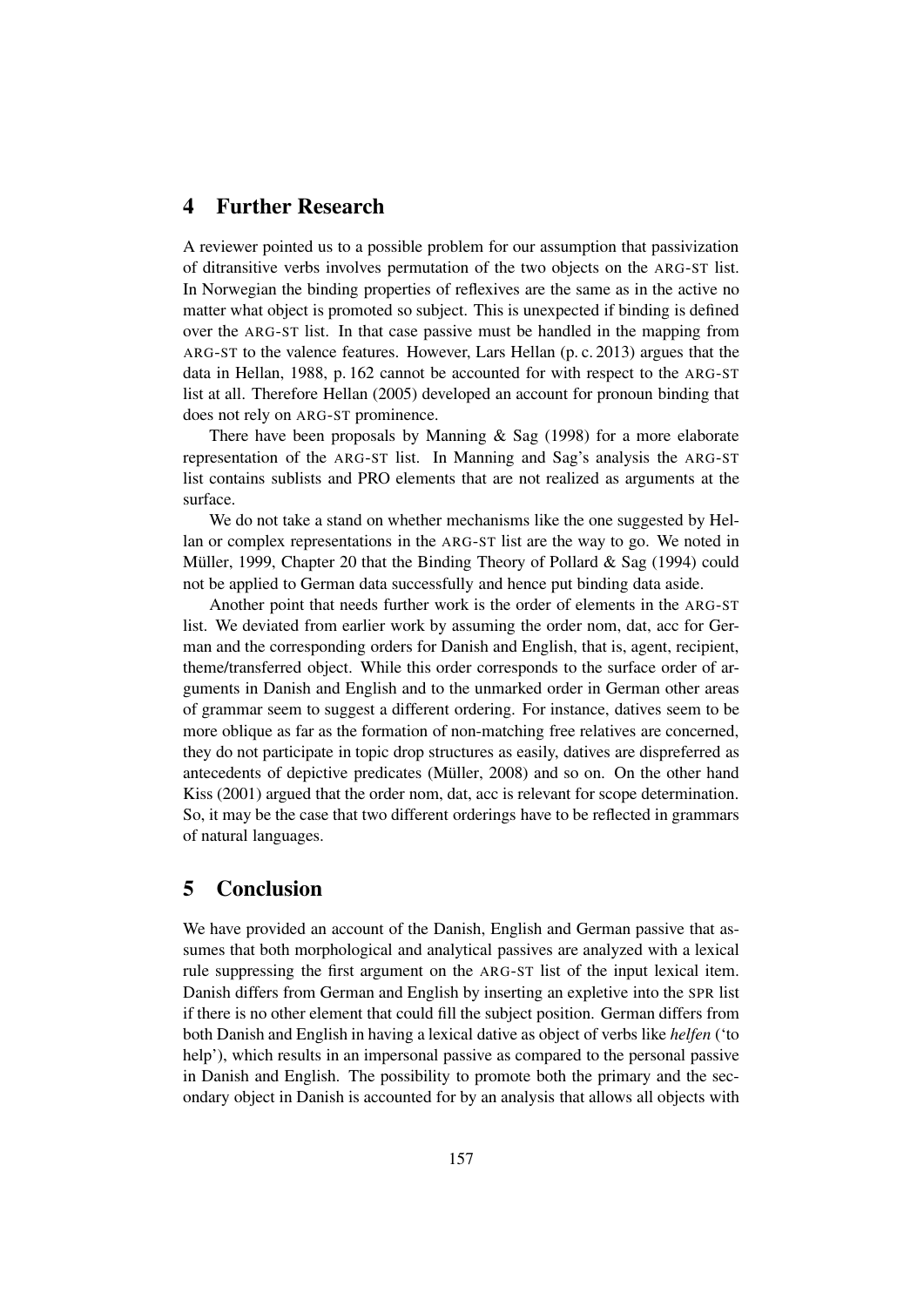structural case to be promoted to subject. The respective passives in German and English are ruled out by the assumption that the case of the secondary objects in these languages is lexical.

The analyses have been implemented in the TRALE system (Meurers, Penn & Richter, 2002; Penn, 2004; Müller, 2007) as part of grammar fragments of German (Müller, 2013c), Danish (Müller & Ørsnes, In Preparation), and English. These grammars are developed in the CoreGram project<sup>9</sup> (Müller, 2013a,b) and share a core grammar with grammars for Persian, Mandarin Chinese, Maltese, and Yiddish.

# 6 Acknowledgments

We thank the reviewers of the HPSG conference for helpful comments and Emily M. Bender, Lars Hellan and the participants of the conference for discussion. We thank Frank Van Eynde for comments on an earlier version of this paper and Philippa Cook for discussion and proofreading.

# References

- Bjerre, Anne & Tavs Bjerre. 2007. Perfect and periphrastic passive constructions in Danish. *Nordic Journal of Linguistics* 30(1). 5–53.
- Bresnan, Joan. 1982. The passive in lexical theory. In Joan Bresnan (ed.), *The mental representation of grammatical relations*, 3–86. Cambridge, MA/London: MIT Press.
- Dalrymple, Mary & Helge Lødrup. 2000. The grammatical functions of complement clauses. In Miriam Butt & Tracy Holloway King (eds.), *Proceedings of the LFG 2000 conference*, Stanford: CSLI Publications.
- Dowty, David R. 1978. Governed transformations as lexical rules in a Montague Grammar. *Linguistic Inquiry* 9(3). 393–426.
- Engdahl, Elisabet. 2001. Scandinavian passives in hpsg. In Arthur J. Holmer, Jan-Olof Svantesson & Åke Viberg (eds.), *Proceedings of the 18th scandinavian conference of linguistics*, 23–36. Lund: Department of Linguistics.
- Haider, Hubert. 1986. Fehlende Argumente: vom Passiv zu kohärenten Infinitiven. *Linguistische Berichte* 101. 3–33.
- Heinz, Wolfgang & Johannes Matiasek. 1994. Argument structure and case assignment in German. In Nerbonne et al. (1994) 199–236.
- Hellan, Lars. 1988. *Anaphora in Norwegian and the theory of grammar*. Berlin: Walter de Gruyter.
- Hellan, Lars. 2005. Implementing Norwegian reflexives in an HPSG grammar. In Müller (2005) 519–539.

<sup>&</sup>lt;sup>9</sup>http://hpsg.fu-berlin.de/Projects/CoreGram.html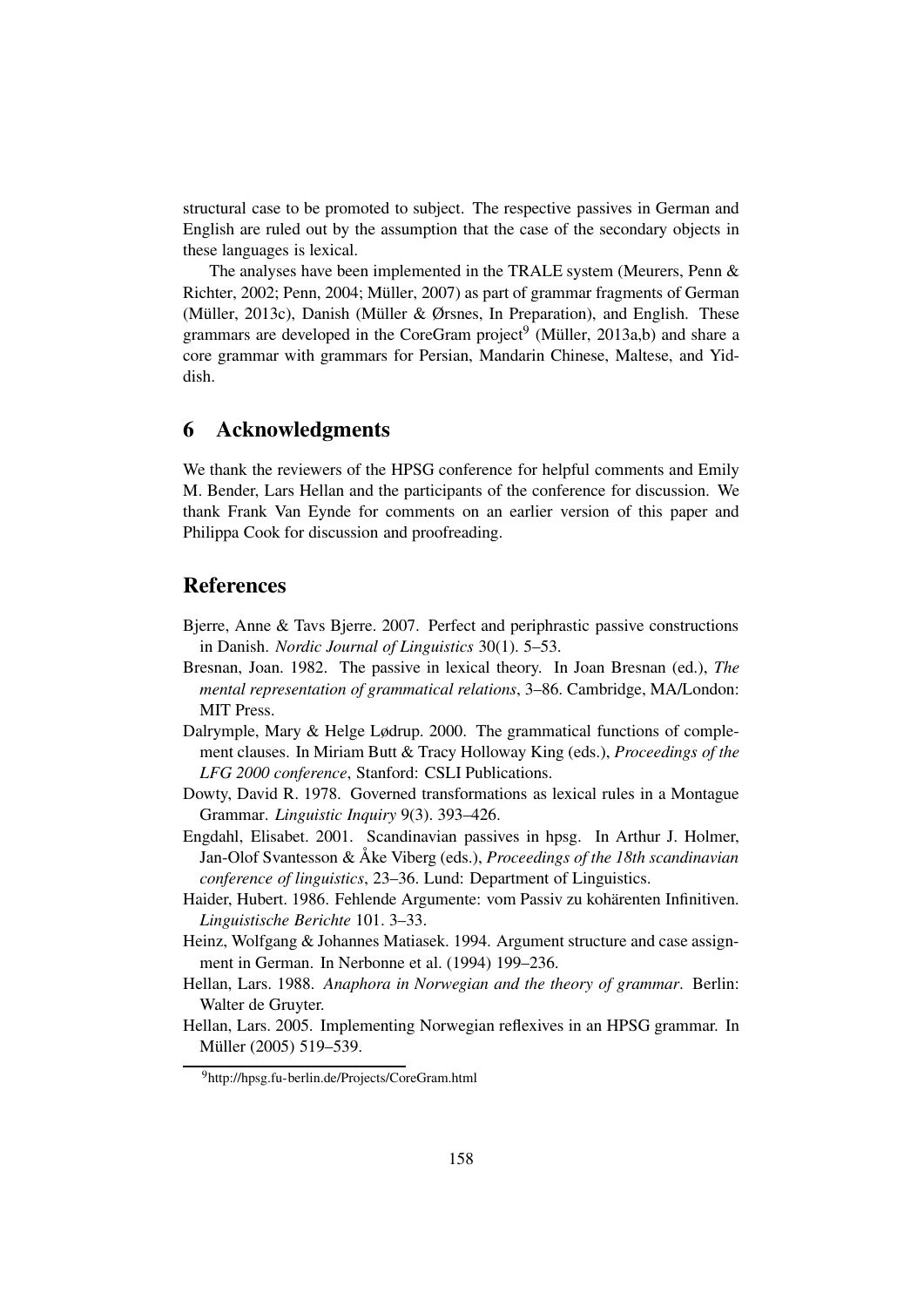- Hinrichs, Erhard W. & Tsuneko Nakazawa. 1994. Linearizing AUXs in German verbal complexes. In Nerbonne et al. (1994) 11–38.
- Höhle, Tilman N. 1978. *Lexikalische Syntax: Die Aktiv-Passiv-Relation und andere Infinitkonstruktionen im Deutschen*. Tübingen: Niemeyer.
- Kim, Jong-Bok & Ivan A. Sag. 2005. English object extraposition: A constraintbased approach. In Müller (2005) 192–212.
- Kiss, Tibor. 2001. Configurational and relational scope determination in German. In Walt Detmar Meurers & Tibor Kiss (eds.), *Constraint-based approaches to Germanic syntax*, 141–175. Stanford: CSLI Publications.
- Manning, Christopher D. & Ivan A. Sag. 1998. Argument structure, valance, and binding. *Nordic Journal of Linguistics* 21(2). 107–144.
- Meurers, Detmar. 1999. Raising spirits (and assigning them case). *Groninger Arbeiten zur Germanistischen Linguistik (GAGL)* 43. 173–226.
- Meurers, Detmar. 2000. Lexical generalizations in the syntax of German non-finite constructions. Arbeitspapiere des SFB 340 No. 145 Universität Tübingen.
- Meurers, Detmar & Kordula De Kuthy. 2001. Case assignment in partially fronted constituents. In Christian Rohrer, Antje Roßdeutscher & Hans Kamp (eds.), *Linguistic form and its computation*, 29–63. Stanford: CSLI Publications.
- Meurers, Detmar, Gerald Penn & Frank Richter. 2002. A web-based instructional platform for constraint-based grammar formalisms and parsing. In Dragomir Radev & Chris Brew (eds.), *Effective tools and methodologies for teaching NLP and CL*, 18–25.
- Müller, Stefan. 1999. *Deutsche Syntax deklarativ. Head-Driven Phrase Structure Grammar für das Deutsche*. Tübingen: Niemeyer.
- Müller, Stefan. 2002. *Complex predicates: Verbal complexes, resultative constructions, and particle verbs in German*. Stanford: CSLI Publications.
- Müller, Stefan. 2003. Object-to-subject-raising and lexical rule. an analysis of the German passive. In Stefan Müller (ed.), *Proceedings of the 10th international conference on Head-Driven Phrase Structure Grammar, michigan state university, east lansing*, vol. 4, 278–297. Stanford: CSLI Publications.
- Müller, Stefan (ed.). 2005. *Proceedings of the 12th international conference on Head-Driven Phrase Structure Grammar, department of informatics, university of lisbon*. Stanford: CSLI Publications.
- Müller, Stefan. 2006. Phrasal or lexical constructions? *Language* 82(4). 850–883.
- Müller, Stefan. 2007. The Grammix CD Rom. a software collection for developing typed feature structure grammars. In Tracy Holloway King & Emily M. Bender (eds.), *Grammar engineering across frameworks 2007*, Stanford: CSLI Publications.
- Müller, Stefan. 2008. Depictive secondary predicates in German and English. In Christoph Schroeder, Gerd Hentschel & Winfried Boeder (eds.), *Secondary predicates in Eastern European languages and beyond*, 255–273. Oldenburg: BIS-Verlag.
- Müller, Stefan. 2013a. The CoreGram project: A brief overview and motivation. In Denys Duchier & Yannick Parmentier (eds.), *Proceedings of the workshop on*